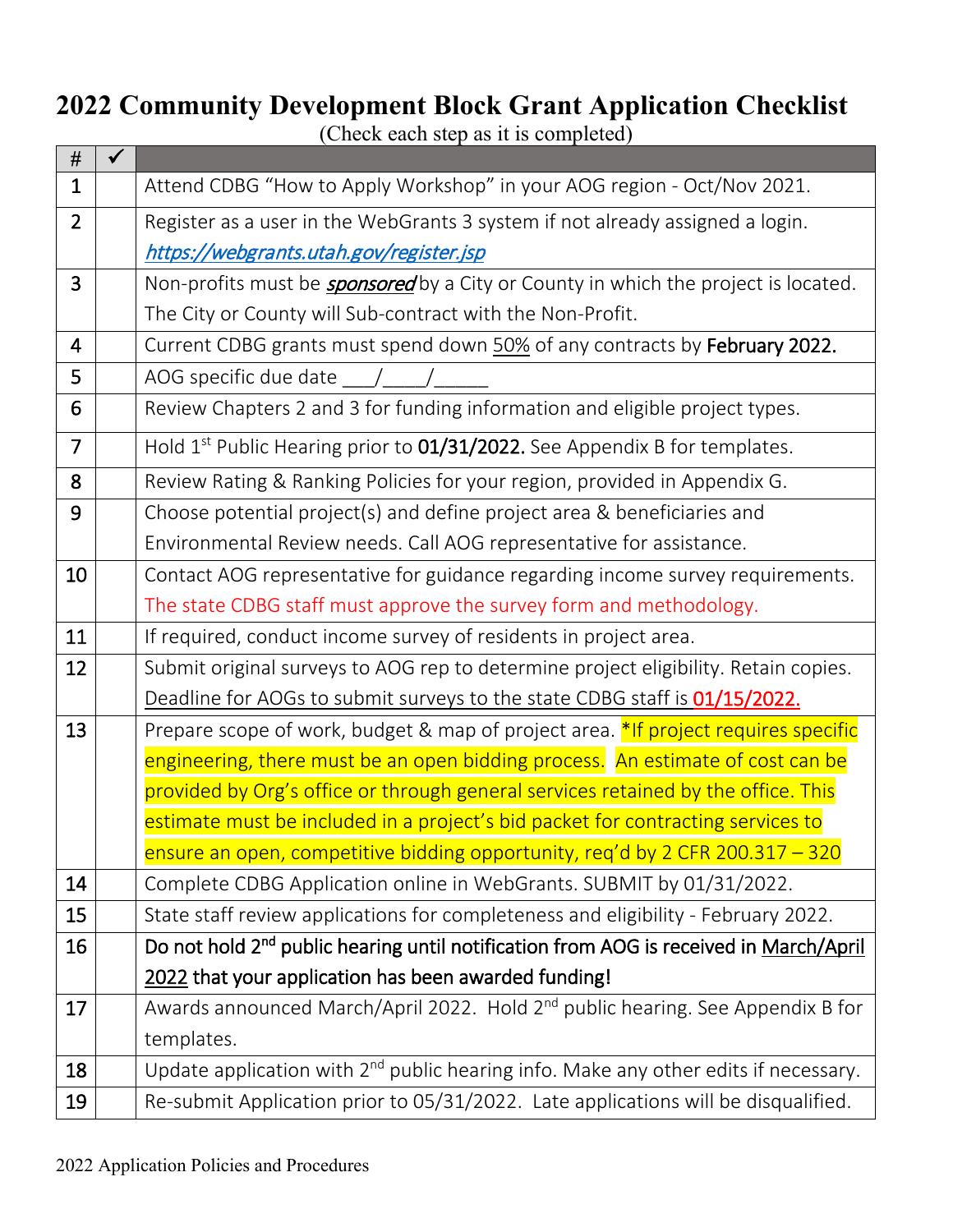# **2022 CDBG Project Checklist**

|                         | State CDBG Staff Contact Information is located in Section A of this handbook                                                    |
|-------------------------|----------------------------------------------------------------------------------------------------------------------------------|
| #                       |                                                                                                                                  |
| 1                       | Attend CDBG Grantee Workshop $-$ 04/26/2022 – In person meeting                                                                  |
| $\overline{2}$          | Post 2 <sup>nd</sup> public Hearing on State Public Meeting Notice Website. Hold hearing                                         |
|                         | prior to $05/31/2022$ – Use the templates! Notify AOG rep so that the notice                                                     |
|                         | can be checked!                                                                                                                  |
| $\overline{3}$          | Begin preparing HUD Environmental Review Record (ERR) in WebGrants3.                                                             |
|                         | Refer to Section C - Environmental Review.                                                                                       |
| $\overline{\mathbf{4}}$ | Edit & Submit Final CDBG Application as directed by AOG Rep. Deadline:                                                           |
|                         | $0.05/31/20.22$ . Be sure to attach signed copy of the entire application prior to                                               |
|                         | submitting.                                                                                                                      |
| 5                       | Set up project files (application/contract/construction/procurement, etc.)                                                       |
|                         | May 2022. See Section B Program Structure                                                                                        |
| 6                       | Submit Environmental Review Record (ERR) in WebGrants prior to                                                                   |
|                         | 09/30/2022. Receive environmental clearance letter from CDBG staff (Sarah).                                                      |
| 7                       | Receive notification that state contract has been prepared and is ready for                                                      |
|                         | signature. Chief elected official will sign it electronically. Executed contract                                                 |
|                         | will be posted in WebGrants3 in State Program Office Attachments.                                                                |
| 8                       | Request Davis-Bacon Wage Decision (Construction Projects) from CDBG staff                                                        |
|                         | (Julie) Refer to Section G - Procurement Policy.                                                                                 |
| $\boldsymbol{9}$        | Put project out to bid using procurement policies. Refer to Section G -                                                          |
|                         | Procurement Policy. For construction projects, reach out to CDBG Staff (Julie)                                                   |
|                         | for REQUIRED bid advertisement documents.                                                                                        |
| 10                      | Attach all bid documentation in WebGrants under Grantee Attachments                                                              |
| 11                      | Contact state staff (Julie) to "clear" contractor <i>prior</i> to awarding construction                                          |
|                         | contract.                                                                                                                        |
| 12                      | Schedule pre-construction meeting with state CDBG staff and contractor(s)                                                        |
| 13                      | Begin Project! Call CDBG staff with any questions or concerns. PLEASE!                                                           |
| 14                      | Attach contractor payrolls, employee interviews in Grantee Attachments.                                                          |
|                         | Project manager must compare payrolls to employee interviews - Construction                                                      |
|                         | projects only.                                                                                                                   |
| 15                      | Submit Claims for Reimbursement in whole dollars in WebGrants3. Do not                                                           |
|                         | attach construction payrolls to claims. Claims will not be paid until accurate                                                   |
| 16                      | construction payrolls are attached in Grantee Attachments.<br>Notify CDBG staff when project is 90% complete. Monitoring will be |
|                         |                                                                                                                                  |
|                         | completed prior to final payment to grantee. Address any monitoring issues $\&$<br>submit closeout report.                       |
| 17                      | Complete construction projects by 12/31/2023 and all other projects by                                                           |
|                         | 06/30/2023.                                                                                                                      |
|                         |                                                                                                                                  |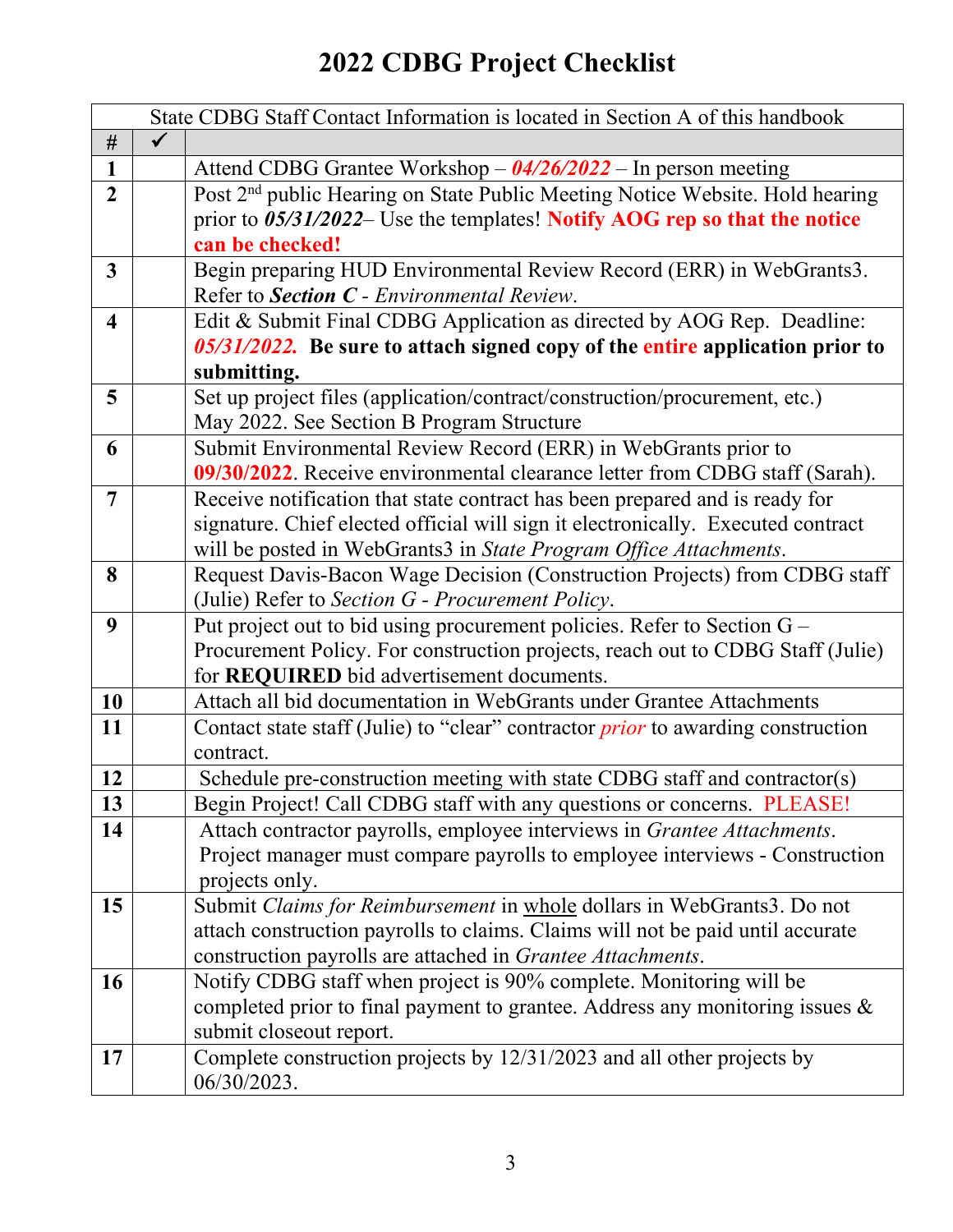## **WASATCH FRONT REGIONAL COUNCIL**

## **2022 RATING AND RANKING CRITERIA - GENERAL POLICIES**

The Wasatch Front Regional Council (WFRC) staff assists applicants through the CDBG process. Applicants are encouraged to take advantage of this service to help reduce administrative costs. Contact Christy Dahlberg at [christy@wfrc.org o](mailto:christy@wfrc.org)r 801-363-4250 with questions.

## FUNDING INFORMATION

1 Minimum grant amount is \$30,000 per year.

- 2 The maximum multiple-year grant amount is \$200,000 per year, up to two years (amount may change based on funding appropriation). All applicants proposing projects requiring two years of funding must have a cost estimate and/or breakdown for each year. If a project has been awarded a two-year grant, the second year's grant amount will be taken from the region's appropriation at the beginning of that year's rating and ranking process.
- 3 The maximum grant amount per year for community infrastructure projects is \$250,000. Community infrastructure projects can include water, sewer, street, sidewalk, curb, and gutter projects.
- $|4|$  A single entity may not receive more than \$250,000 in one funding cycle. Multiple projects may be awarded to a single entity in one funding cycle, so long as they do not exceed \$250,000. An exception will be made if there is more funding available after all eligible projects have been funded.
- 5 After fully funding all projects in ranked order, any remaining funds shall be awarded to the next ranked project if it is determined that partial funding is a reasonable option. If partial funding is not an option, then the next ranked project shall be reviewed and funded if possible and so on. Should there be more funding available once all eligible projects are fully funded, up to \$20,000 can be used to study the feasibility of a Revolving Loan Fund (RLF).
- 6 In compliance with the policies of the State of Utah CDBG program, and to be eligible for funding, all grantees or sub grantees must have drawn down at least 50% of any prior year's CDBG funding before the RRC's rating and ranking meeting.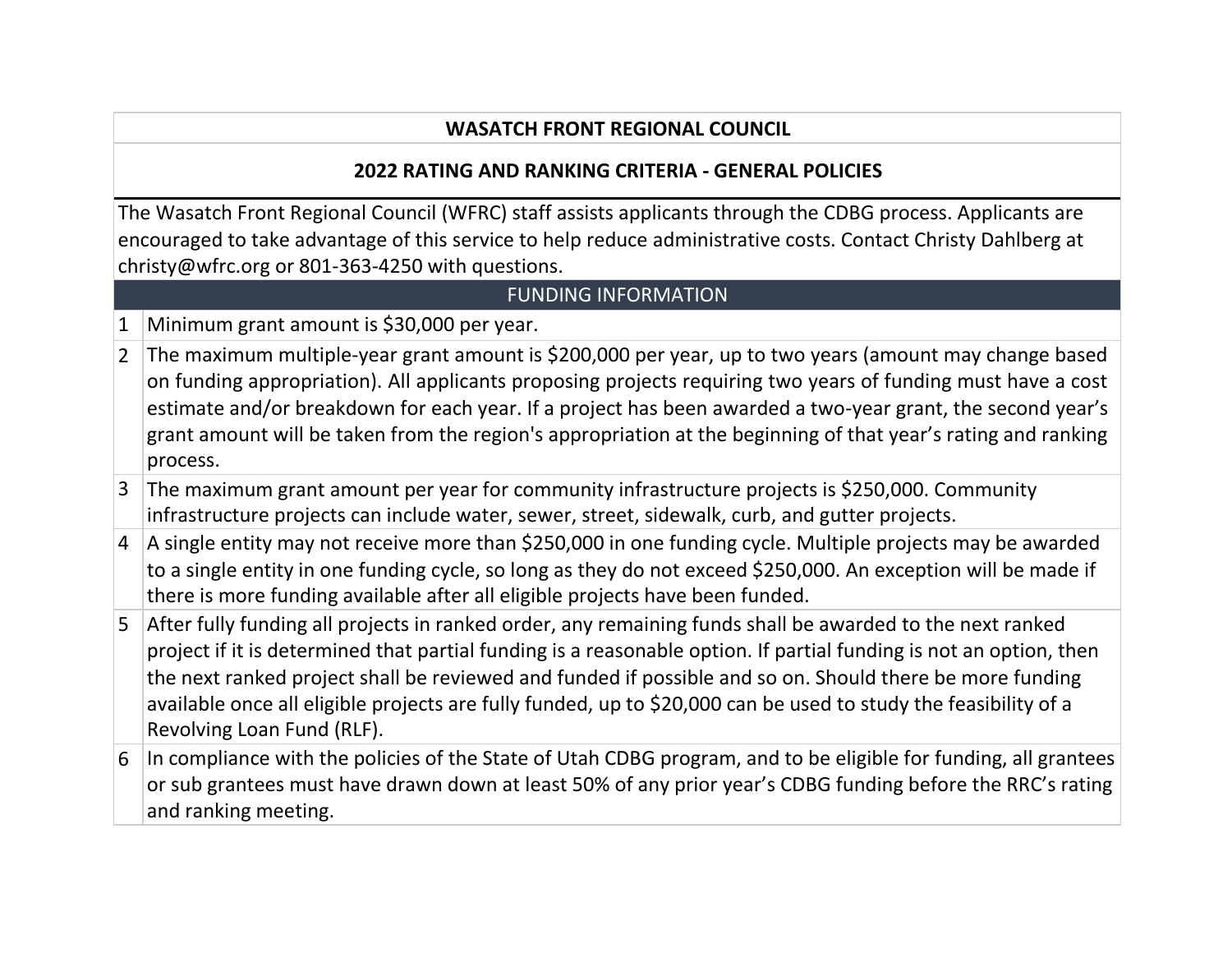|   | <b>APPLICANT INFORMATION</b>                                                                                                                                                                                                                                                                                                                                                                                                                                                                                                                                                                                                                                                                                                                         |
|---|------------------------------------------------------------------------------------------------------------------------------------------------------------------------------------------------------------------------------------------------------------------------------------------------------------------------------------------------------------------------------------------------------------------------------------------------------------------------------------------------------------------------------------------------------------------------------------------------------------------------------------------------------------------------------------------------------------------------------------------------------|
| 7 | All applicants are required to attend the region's annual "How to Apply" workshop. The project manager<br>should attend the workshop. If the project manager cannot attend, he or she needs to identify an alternate<br>representative. If sponsorship is required, representatives from the sponsoring city or county and the sub-<br>recipient must also attend. See number 8 to determine if you need a sponsor.                                                                                                                                                                                                                                                                                                                                  |
| 8 | Only cities and counties are eligible to receive CDBG funding. Applicants, other than cities or counties, are<br>required to gain the sponsorship of a city or county no later than the date of the first public hearing. The<br>decision to sponsor non-governmental entities is entirely up to the city or county. Sponsoring entities are<br>required to ensure all program requirements are met including, attending the How to Apply workshop,<br>ensure that the project is viable, and provide active oversight of the project and contract performance.<br>Sponsors are also required to ensure that the project is part of the Consolidated Plan and that a<br>subcontractor's agreement is mutually agreed on and signed by both entities. |
|   | <b>PROJECT INFORMATION</b>                                                                                                                                                                                                                                                                                                                                                                                                                                                                                                                                                                                                                                                                                                                           |
| 9 | Public service providers are encouraged to apply for capital improvement projects and/or major equipment<br>purchases. Examples include delivery trucks and other public service vehicles, fixtures, computer equipment,<br>construction, remodeling, and facility expansion. State policy prohibits the use of CDBG funds for operating<br>and maintenance expenses including administrative costs or salaries and items that can be easily removed<br>from the building such as office supplies, cleaning supplies, etc. No more than 15% of the state's yearly<br>allocation of funds may be expended for public service projects.                                                                                                                |
|   | 10 Projects must be consistent with the region's Consolidated Plan and included in a city or county prioritized<br>capital investment list and meet the overall goals identified in the Plan.                                                                                                                                                                                                                                                                                                                                                                                                                                                                                                                                                        |
|   | 11 Emergency projects may be considered by the RRC at any time. An emergency project is one that eliminates<br>or mitigates an imminent threat to health and safety. These projects must meet all CDBG requirements.<br>Applicants must work closely with WFRC staff to ensure program compliance. Emergency projects will be<br>reviewed by the RRC to ensure that a regional goal listed in the Consolidated Plan will be met. Emergency                                                                                                                                                                                                                                                                                                           |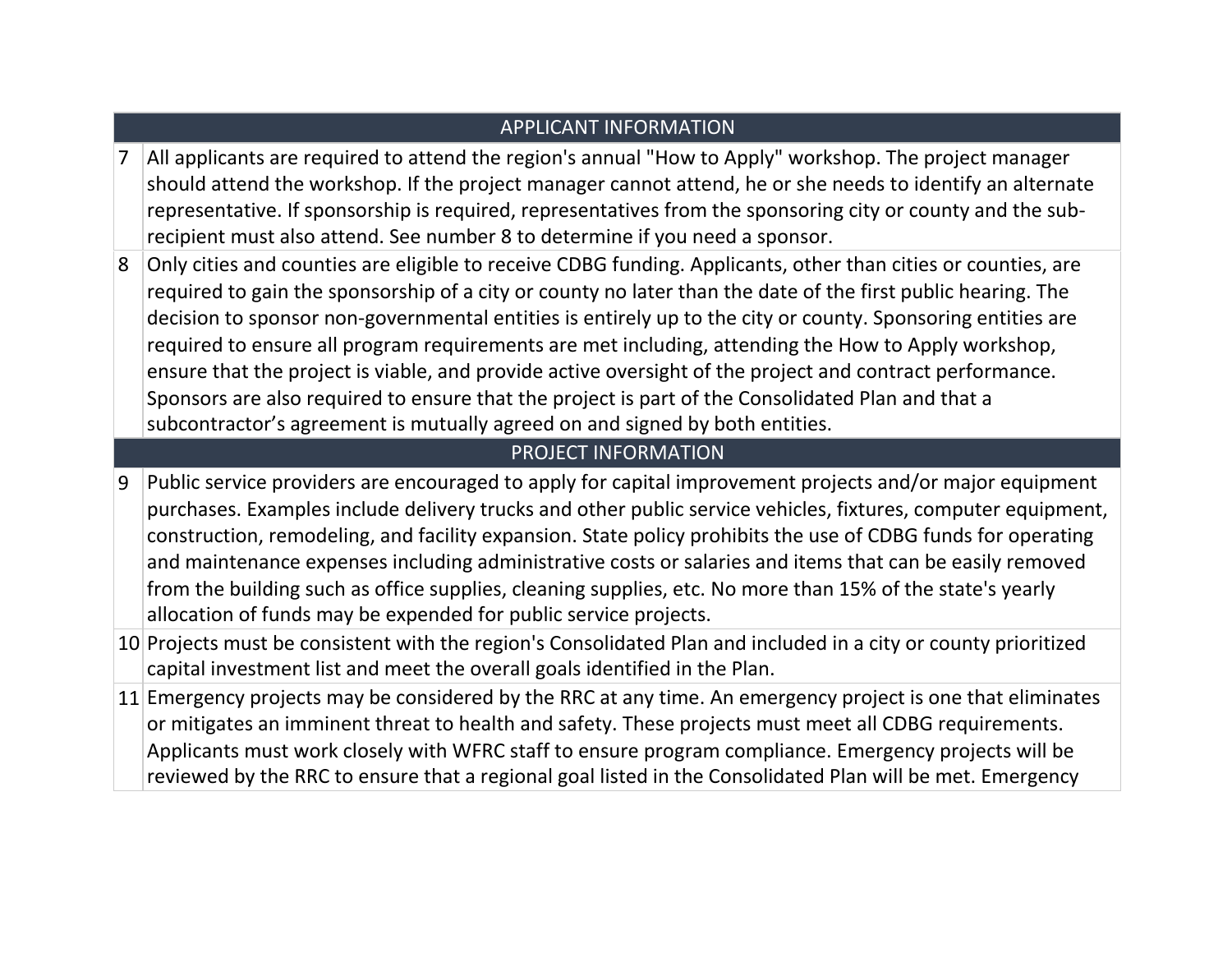projects must be approved by the statewide CDBG Policy Committee. Any funding awarded for emergency projects will be deducted from the subsequent year's annual regional allocation.

- 12 WFRC staff will visit each applicant on site for a project evaluation/review.
- 13 The RRC may approve regional CDBG set-asides under the following conditions: 1) they are consistent with the region's Consolidated Plan; 2) they are approved prior to the "How to Apply" workshop.

#### RATING AND RANKING INFORMATION

- 14 In order to receive points for any of the evaluation criteria, applicants must state and include the necessary information as an attachment in WebGrants. The RRC reserves the right to eliminate incomplete applications.
- 15 WFRC staff preliminarily evaluate all applications using these criteria. The pre-evaluation will be shared with the RRC who makes the final rating and ranking and funding recommendations to the Housing and Community Development Division.
- 16 In the event that two or more projects receive the same rating and ranking score, the RRC will rank them using the regional priorities identified in Criterion 10. If there is still a tie score, the applicant with the highest percentage of other matching funds shall prevail.
- 17 Prior to adoption, these Criteria shall be publicly noticed and made available for a 30-day public comment period and public open house.

## REGIONAL REVIEW COMMITTEE (RRC) INFORMATION

- 18 The members of the RRC are listed below along with their respective appointed terms. The RRC consists of six members, two from each of the three counties plus one staff member from WFRC. Each County Council of Governments appoints one elected official and one staff person to represent their county on the RRC. Each member serves a two-year term with no limit upon succession.
- 19 The RRC reviews the Rating and Ranking Criteria annually to ensure the available funding promotes regional needs and program goals.
- 20 RRC Membership:

Thomas Karjola, Mayor, Town of Stockton, January 2020 – December 2021

Rachelle Custer, Community Development Director, Tooele County, January 2020 – December 2021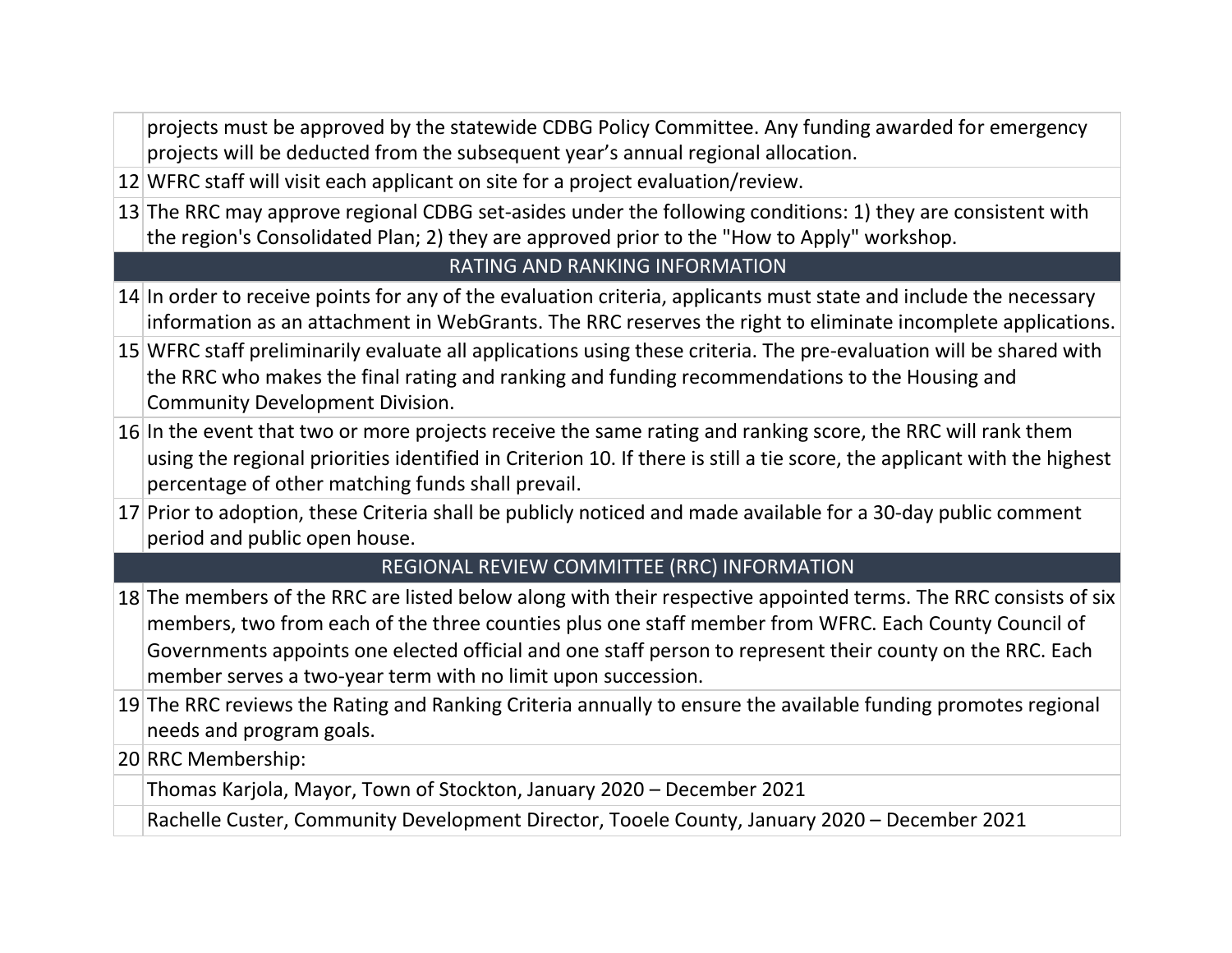Mark Allen, Mayor, Washington Terrace City, Weber County, January 2020 – December 2021

Melissa Freigang, Weber County Center of Excellence, January 2020 – December 2021

Jared Andersen, Councilmember, Morgan County, January 2020 – December 2021

Lance Evans, Community Development Director, Chair, Morgan County, January 2020 – December 2021

#### SET-ASIDES

21 The Wasatch Front Regional Council will set aside \$50,000 of the region's annual CDBG allocation to provide administration and planning assistance to eligible entities.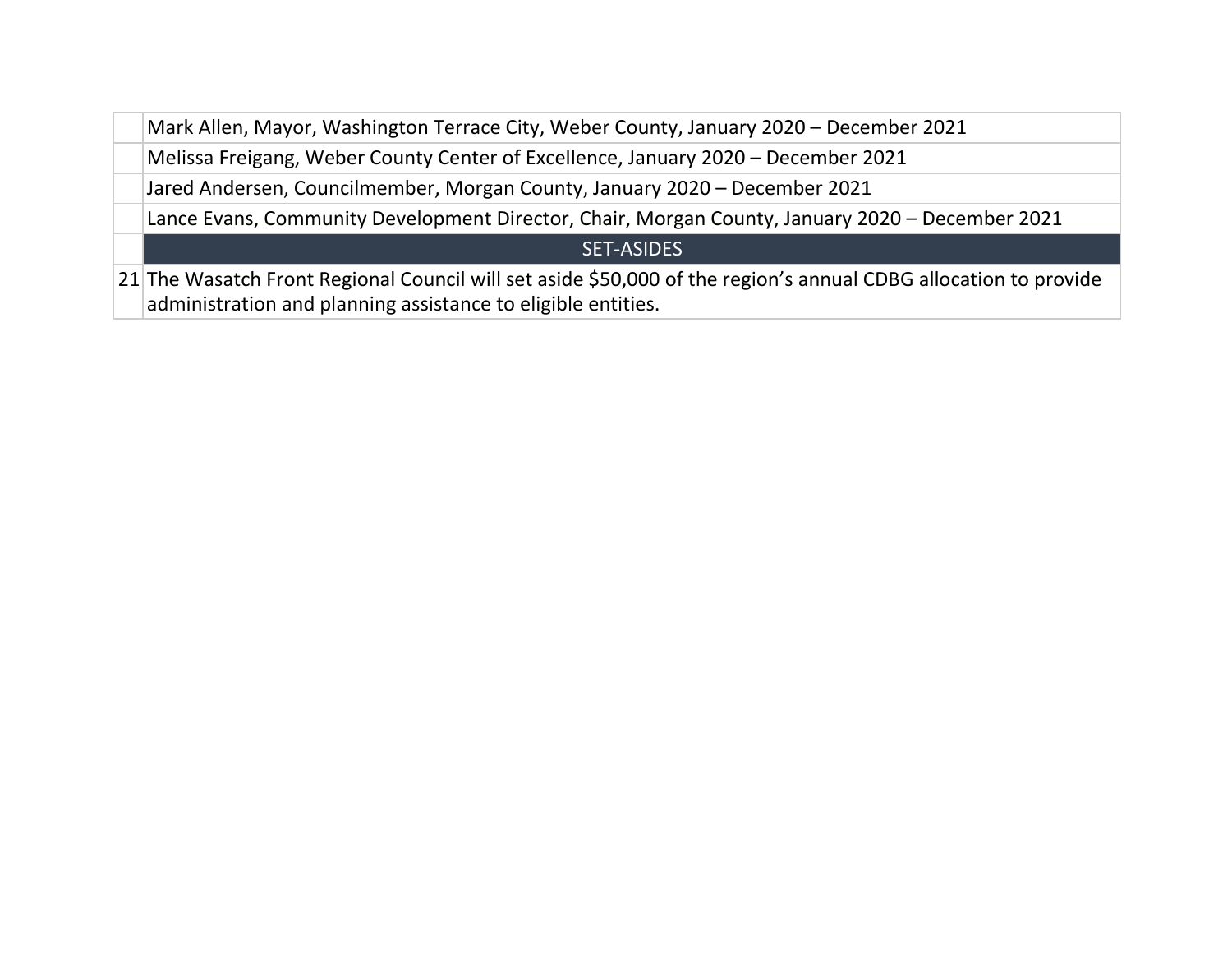| <b>WASATCH FRONT REGIONAL COUNCIL</b>               |                                        |                                                                                                                                                                                  |                                  |  |  |
|-----------------------------------------------------|----------------------------------------|----------------------------------------------------------------------------------------------------------------------------------------------------------------------------------|----------------------------------|--|--|
| <b>2022 RATING AND RANKING CRITERIA</b>             |                                        |                                                                                                                                                                                  |                                  |  |  |
| Rank                                                |                                        |                                                                                                                                                                                  |                                  |  |  |
| Applicant                                           |                                        |                                                                                                                                                                                  |                                  |  |  |
| Sub-Applicant                                       |                                        |                                                                                                                                                                                  |                                  |  |  |
| Project                                             |                                        |                                                                                                                                                                                  |                                  |  |  |
| <b>Total Points</b>                                 |                                        |                                                                                                                                                                                  |                                  |  |  |
| <b>Total Project Cost</b>                           |                                        |                                                                                                                                                                                  |                                  |  |  |
| 2020 CDBG Request                                   |                                        |                                                                                                                                                                                  |                                  |  |  |
| 2021 CDBG Request                                   |                                        |                                                                                                                                                                                  |                                  |  |  |
| % Match                                             |                                        |                                                                                                                                                                                  |                                  |  |  |
| <b>ACTUAL 2021 CDBG Funding</b>                     |                                        |                                                                                                                                                                                  |                                  |  |  |
| <b>CRITERIA</b>                                     | <b>MAX</b><br><b>SCORE</b>             | <b>DESCRIPTION</b>                                                                                                                                                               | <b>APPLICANT</b><br><b>SCORE</b> |  |  |
| 1. CAPACITY                                         | 5 <sup>1</sup><br>*select<br>$up$ to 4 | The grantee's capacity to carry out the CDBG grant. Points are<br>awarded based on historical CDBG grant administration. State<br>staff set and award points for these criteria. | $\overline{0}$                   |  |  |
| Project manager consistency                         | 1                                      |                                                                                                                                                                                  |                                  |  |  |
| Documentation and communication                     | 1                                      |                                                                                                                                                                                  |                                  |  |  |
| Project was completed within the contract<br>period | $\mathbf{1}$                           |                                                                                                                                                                                  |                                  |  |  |
| Compliance with regulations and laws                | $\overline{2}$                         |                                                                                                                                                                                  |                                  |  |  |

Project results in the construction of housing units; or, housing units made accessible to LMI households. Projects may include acquisition of property and/or construction of infrastructure in support of the proposed housing units. Double the score if the

0

First time grantees (default is 2.5 points - no

2. HOUSING STOCK

 $\begin{array}{c|c}\n\text{grant } \text{ess (density is 2.5 points - no)} & 2.5 \\
\text{other points awarded)} & & \n\end{array}$ 

8 \*select up to 2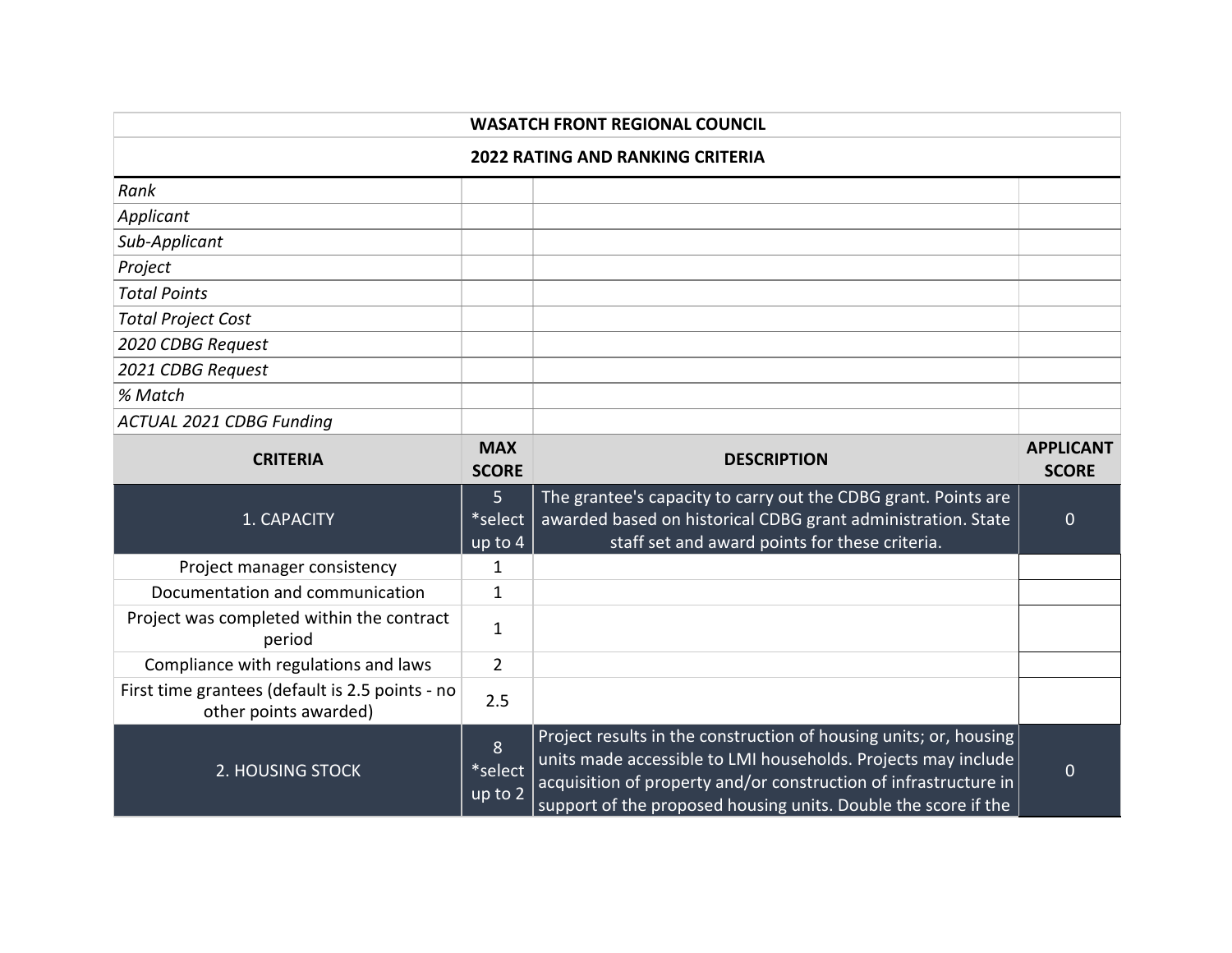|                                                                         |                                      | project serves chronically homeless individuals (up to 8<br>points). Add 1 additional point if the project serves homeless<br>individuals or families (up to 7 points).                                                                                                                                 |          |
|-------------------------------------------------------------------------|--------------------------------------|---------------------------------------------------------------------------------------------------------------------------------------------------------------------------------------------------------------------------------------------------------------------------------------------------------|----------|
| 1 housing units                                                         | $\mathbf{1}$                         |                                                                                                                                                                                                                                                                                                         |          |
| 2 housing units                                                         | 2                                    |                                                                                                                                                                                                                                                                                                         |          |
| 3 housing units                                                         | 3                                    |                                                                                                                                                                                                                                                                                                         |          |
| 4 housing units                                                         | 4                                    |                                                                                                                                                                                                                                                                                                         |          |
| 5 housing units                                                         | 5                                    |                                                                                                                                                                                                                                                                                                         |          |
| >5 housing units                                                        | 6                                    |                                                                                                                                                                                                                                                                                                         |          |
| Project serves chronically homeless<br>individuals                      | x <sub>2</sub>                       |                                                                                                                                                                                                                                                                                                         |          |
| Project serves homeless individuals or<br>families                      | $\mathbf{1}$                         |                                                                                                                                                                                                                                                                                                         |          |
| 3. MODERATE INCOME HOUSING PLAN                                         | $\overline{3}$<br>*select<br>up to 2 | Project results in the development, update, or implementation<br>of a housing project identified in the jurisdiction's Moderate<br>Income Housing Plan. Towns not required to comply will<br>receive 1 point if the project benefits an affordable housing<br>goal identified in the Consolidated Plan. | 0        |
| Project results in the development of a<br>Moderate Income Housing Plan | $\mathbf{1}$                         |                                                                                                                                                                                                                                                                                                         |          |
| Project results in the update to a Moderate<br>Income Housing Plan      | $\mathbf{1}$                         |                                                                                                                                                                                                                                                                                                         |          |
| Project implements a Moderate Income<br>Housing Plan element            | $\overline{2}$                       |                                                                                                                                                                                                                                                                                                         |          |
| Project implements a Consolidated Planning<br>housing goal (towns)      | $\mathbf{1}$                         |                                                                                                                                                                                                                                                                                                         |          |
| 4a. EXTENT OF VERY LOW INCOME SERVED<br><b>BY THE PROJECT</b>           | 6<br>*select<br>1                    | Project directly benefits very low-income households<br>(household income is at or less than 30% area median<br>income).                                                                                                                                                                                | $\Omega$ |
| $1 - 5%$                                                                | 1                                    |                                                                                                                                                                                                                                                                                                         |          |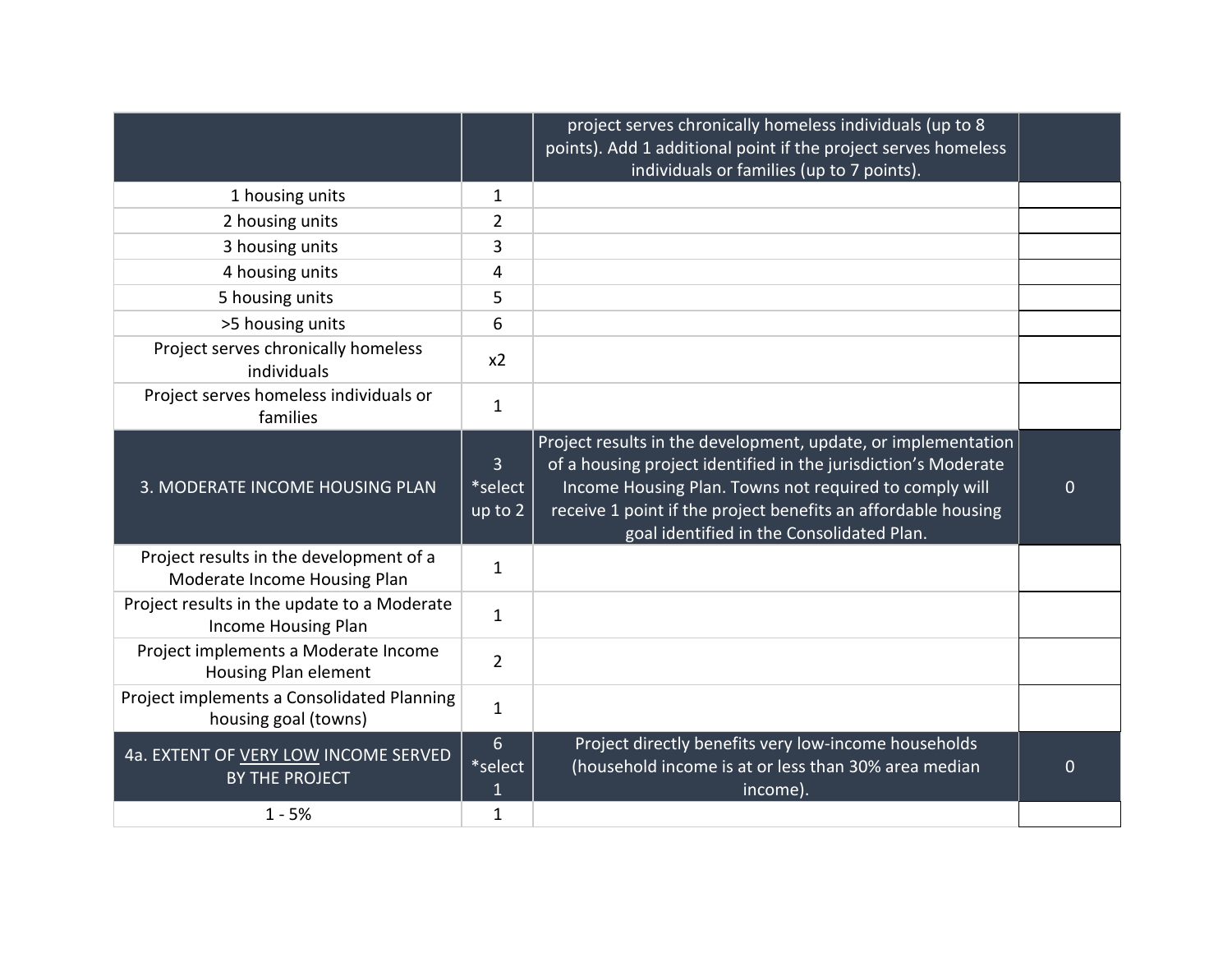| $6 - 10%$                                                     | $\overline{2}$               |                                                                                                                                                                                                                                                                                                                                                                                                                         |          |
|---------------------------------------------------------------|------------------------------|-------------------------------------------------------------------------------------------------------------------------------------------------------------------------------------------------------------------------------------------------------------------------------------------------------------------------------------------------------------------------------------------------------------------------|----------|
| $11 - 15%$                                                    | 3                            |                                                                                                                                                                                                                                                                                                                                                                                                                         |          |
| $16 - 20%$                                                    | 4                            |                                                                                                                                                                                                                                                                                                                                                                                                                         |          |
| $21 - 25%$                                                    | 5                            |                                                                                                                                                                                                                                                                                                                                                                                                                         |          |
| >26%                                                          | 6                            |                                                                                                                                                                                                                                                                                                                                                                                                                         |          |
| 4b. EXTENT OF LOW INCOME SERVED BY<br>THE PROJECT             | 5<br>*select<br>$\mathbf{1}$ | Project directly benefits low-income households (household<br>income is 31%-50% area median income).                                                                                                                                                                                                                                                                                                                    | $\Omega$ |
| $1 - 10%$                                                     | 1                            |                                                                                                                                                                                                                                                                                                                                                                                                                         |          |
| 11 - 20%                                                      | $\overline{2}$               |                                                                                                                                                                                                                                                                                                                                                                                                                         |          |
| $21 - 30%$                                                    | 3                            |                                                                                                                                                                                                                                                                                                                                                                                                                         |          |
| $31 - 40%$                                                    | 4                            |                                                                                                                                                                                                                                                                                                                                                                                                                         |          |
| >41%                                                          | 5                            |                                                                                                                                                                                                                                                                                                                                                                                                                         |          |
| 4c. EXTENT OF MODERATE INCOME SERVED<br><b>BY THE PROJECT</b> | 4<br>*select                 | Project directly benefits moderate income households<br>(household income is 51%-80% area median income).                                                                                                                                                                                                                                                                                                               | 0        |
| $1 - 20%$                                                     | 1                            |                                                                                                                                                                                                                                                                                                                                                                                                                         |          |
| $21 - 40%$                                                    | $\overline{2}$               |                                                                                                                                                                                                                                                                                                                                                                                                                         |          |
| 41 - 60%                                                      | 3                            |                                                                                                                                                                                                                                                                                                                                                                                                                         |          |
| $>61\%$                                                       | 4                            |                                                                                                                                                                                                                                                                                                                                                                                                                         |          |
| 4d. PRESUMED LMI GROUPS OR TARGETED<br><b>LMI</b>             | 6<br>*select<br>$\mathbf{1}$ | Projects that are completed by a public service provider and<br>directly benefit the following: PRESUMED LMI GROUPS: elderly<br>(62+), severely disabled adults, homeless, abused children,<br>battered spouses, migrant farm workers, illiterate adults, and<br>persons living w/AIDS. TARGETED LMI: project targets persons<br>or households that are less than 80% area median income<br>(must be income qualified). | 0        |
| Presumed 51% LMI persons or households                        | 5                            |                                                                                                                                                                                                                                                                                                                                                                                                                         |          |
| Targeted 100% LMI persons or households                       | 6                            |                                                                                                                                                                                                                                                                                                                                                                                                                         |          |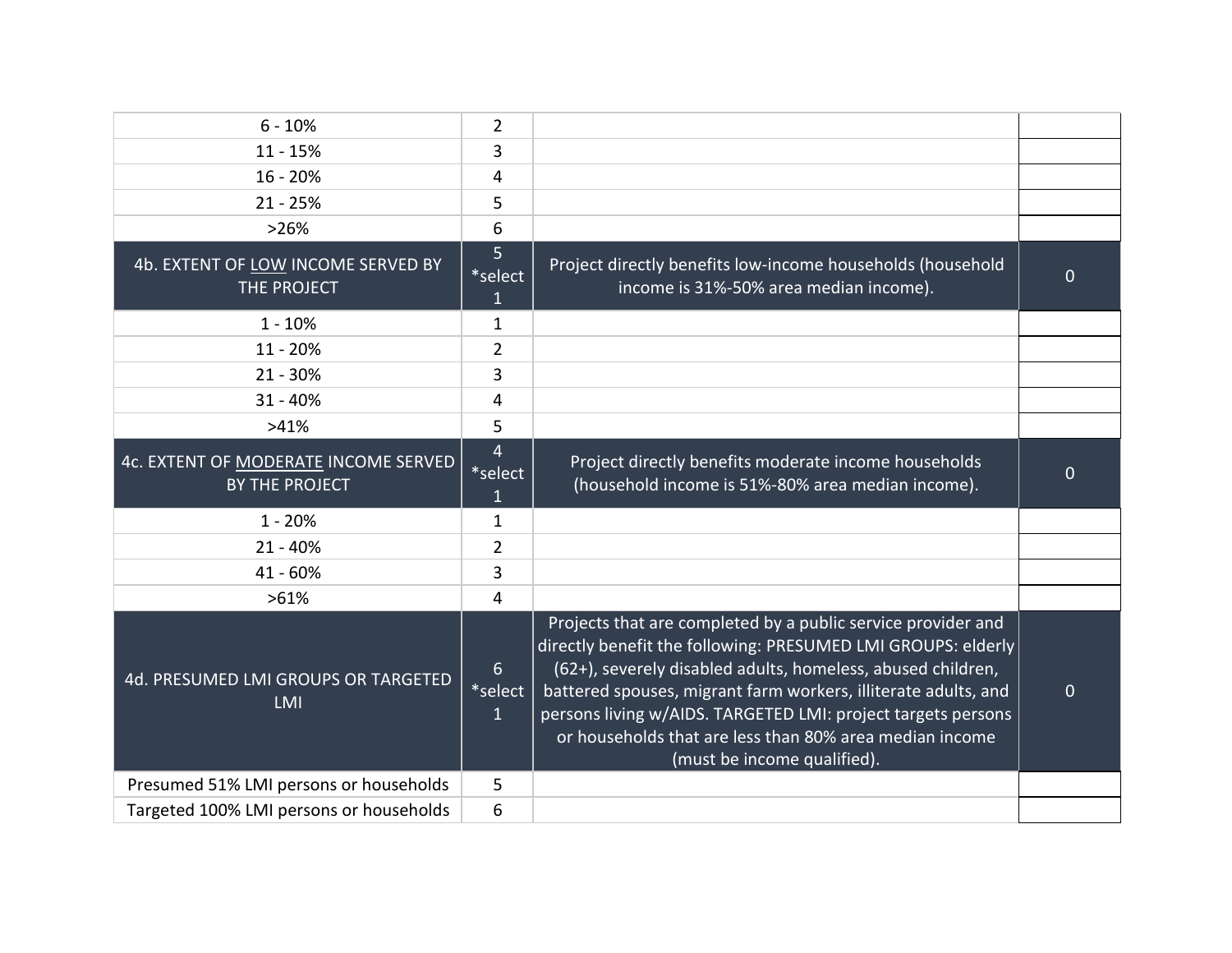| 5. FINANCIAL MATCH                                      | $6 \overline{6}$        | The percent of non-CDBG funds the applicant commits toward<br>the total project cost. Percentage is based on the jurisdiction's<br>population (where the project is located). | $\overline{0}$ |
|---------------------------------------------------------|-------------------------|-------------------------------------------------------------------------------------------------------------------------------------------------------------------------------|----------------|
| Less than 1,500 persons                                 | *select<br>$\mathbf{1}$ | 1,501 to 7,000 persons                                                                                                                                                        |                |
| Match is 1 - 4%                                         | $\mathbf{1}$            | Match is 5 - 9%                                                                                                                                                               |                |
| Match is 5 - 8%                                         | $\overline{2}$          | Match is 10 - 14%                                                                                                                                                             |                |
| Match is 9 - 12%                                        | 3                       | Match is 15 - 19%                                                                                                                                                             |                |
| Match is 13 - 16%                                       | 4                       | Match is 20 - 24%                                                                                                                                                             |                |
| Match is 17 - 20%                                       | 5                       | Match is 25 - 29%                                                                                                                                                             |                |
| Match is >21%                                           | 6                       | Match is >30%                                                                                                                                                                 |                |
| 7,001 to 10,000 persons                                 | *select<br>1            | 10,001 to 20,000 persons                                                                                                                                                      |                |
| Match is 8 - 13%                                        | $\mathbf{1}$            | Match is 11 - 17%                                                                                                                                                             |                |
| Match is 14 - 19%                                       | $\overline{2}$          | Match is 18 - 24%                                                                                                                                                             |                |
| Match is 20 - 25%                                       | 3                       | Match is 25 - 31%                                                                                                                                                             |                |
| Match is 26 - 31%                                       | 4                       | Match is 32 - 38%                                                                                                                                                             |                |
| Match is 32 - 37%                                       | 5                       | Match is 39 - 45%                                                                                                                                                             |                |
| Match is >38%                                           | 6                       | Match is >46%                                                                                                                                                                 |                |
| More than 20,000 persons Or Public Service<br>Providers | *select<br>1            |                                                                                                                                                                               |                |
| Match is 14 - 21%                                       | $\mathbf{1}$            |                                                                                                                                                                               |                |
| Match is 22 - 29%                                       | $\overline{2}$          |                                                                                                                                                                               |                |
| Match is 30 - 37%                                       | 3                       |                                                                                                                                                                               |                |
| Match is 38 - 45%                                       | 4                       |                                                                                                                                                                               |                |
| Match is 46 - 53%                                       | 5                       |                                                                                                                                                                               |                |
| Match is >54%                                           | 6                       |                                                                                                                                                                               |                |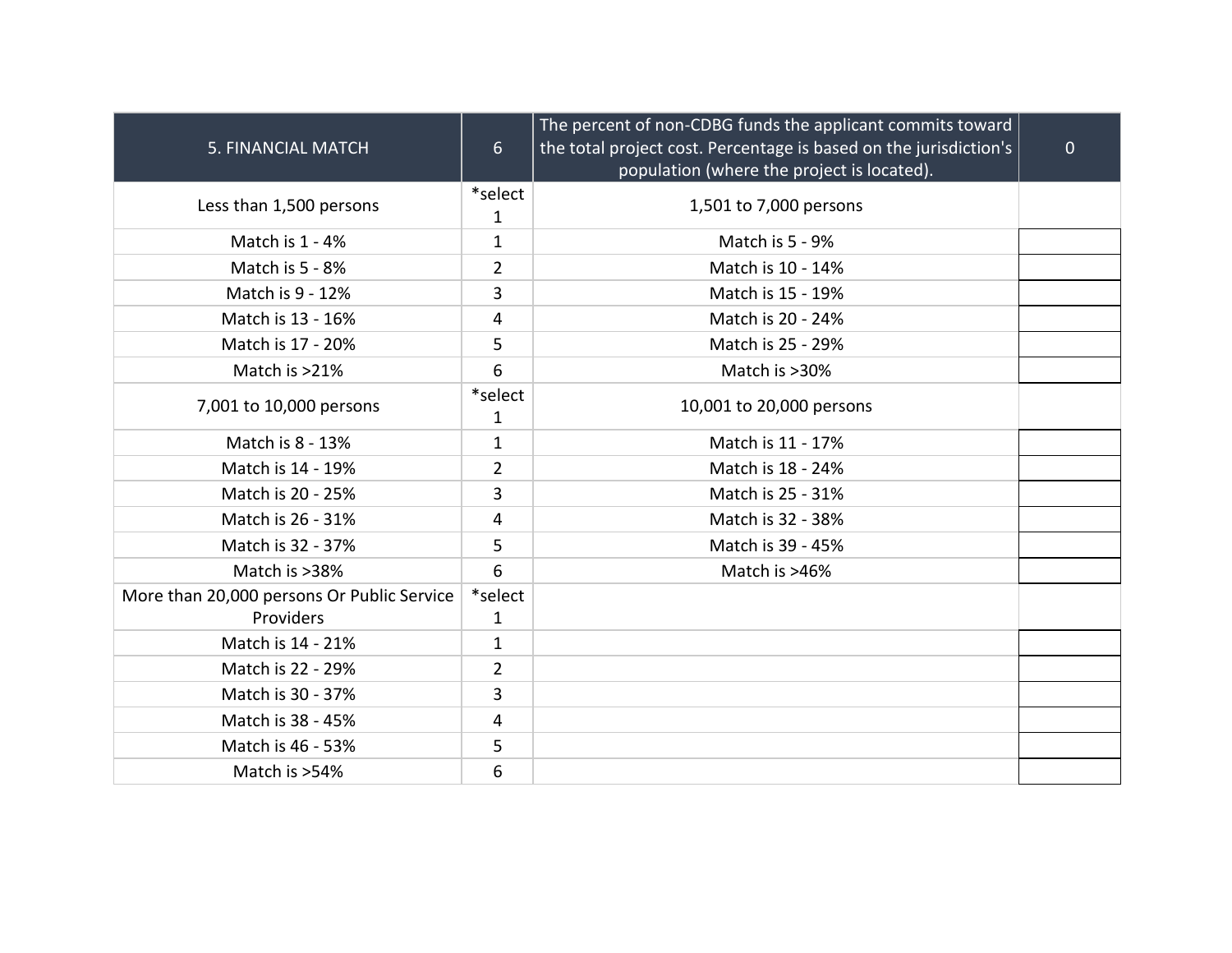| <b>6. MATURITY OF PROJECT</b>                                                                                                                                  | 5<br>*select<br>up to 5        | The applicant has proven that the project is mature and have<br>provided the necessary information in their application.                                                              | $\mathbf{0}$ |
|----------------------------------------------------------------------------------------------------------------------------------------------------------------|--------------------------------|---------------------------------------------------------------------------------------------------------------------------------------------------------------------------------------|--------------|
| Project manager is dedicated, involved, and<br>attended the How to Apply workshop                                                                              | $\mathbf{1}$                   |                                                                                                                                                                                       |              |
| Scope of work is complete, detailed, and<br>concise                                                                                                            | $\mathbf{1}$                   |                                                                                                                                                                                       |              |
| Detailed cost estimate with map AND<br>photos of the project area                                                                                              | $\mathbf{1}$                   |                                                                                                                                                                                       |              |
| Project manager has provided a timeline<br>showing that the project can be completed<br>within an 18-month period (12 months for<br>non-construction projects) | $\mathbf{1}$                   |                                                                                                                                                                                       |              |
| Architectural or engineering design is<br>complete (If N/A, this is a free point)                                                                              | $\mathbf 1$                    |                                                                                                                                                                                       |              |
| 7. REGIONAL QUALITY PLANNING                                                                                                                                   | 4<br>*select<br>up to 4        | Applicants can receive points if they provide information in<br>their application proving, they abide by regional quality<br>planning efforts. Applicants must provide documentation. | $\mathbf{0}$ |
| Coordinates planning w/other governments<br>in accordance w/Wasatch Choice 2050                                                                                | $\mathbf 1$                    |                                                                                                                                                                                       |              |
| Plans and develops infrastructure efficiently<br>including roads, water, and utilities                                                                         | $\mathbf 1$                    |                                                                                                                                                                                       |              |
| Incorporates fair housing opportunity and<br>affordability into community planning                                                                             | $\mathbf 1$                    |                                                                                                                                                                                       |              |
| Plans/protects/conserves critical land,<br>water, air, and historic sites                                                                                      | $\mathbf{1}$                   |                                                                                                                                                                                       |              |
| 8. LOCAL PLANNING                                                                                                                                              | $\overline{4}$<br>*select<br>1 | The applicant's project must be included in the jurisdiction's<br>Capital Investment Plan (CIP). Points are awarded to CIP<br>projects ranked 1 - 4.                                  | $\mathbf{0}$ |
| High/Medium #4                                                                                                                                                 | 1                              |                                                                                                                                                                                       |              |
| High/Medium #3                                                                                                                                                 | $\overline{2}$                 |                                                                                                                                                                                       |              |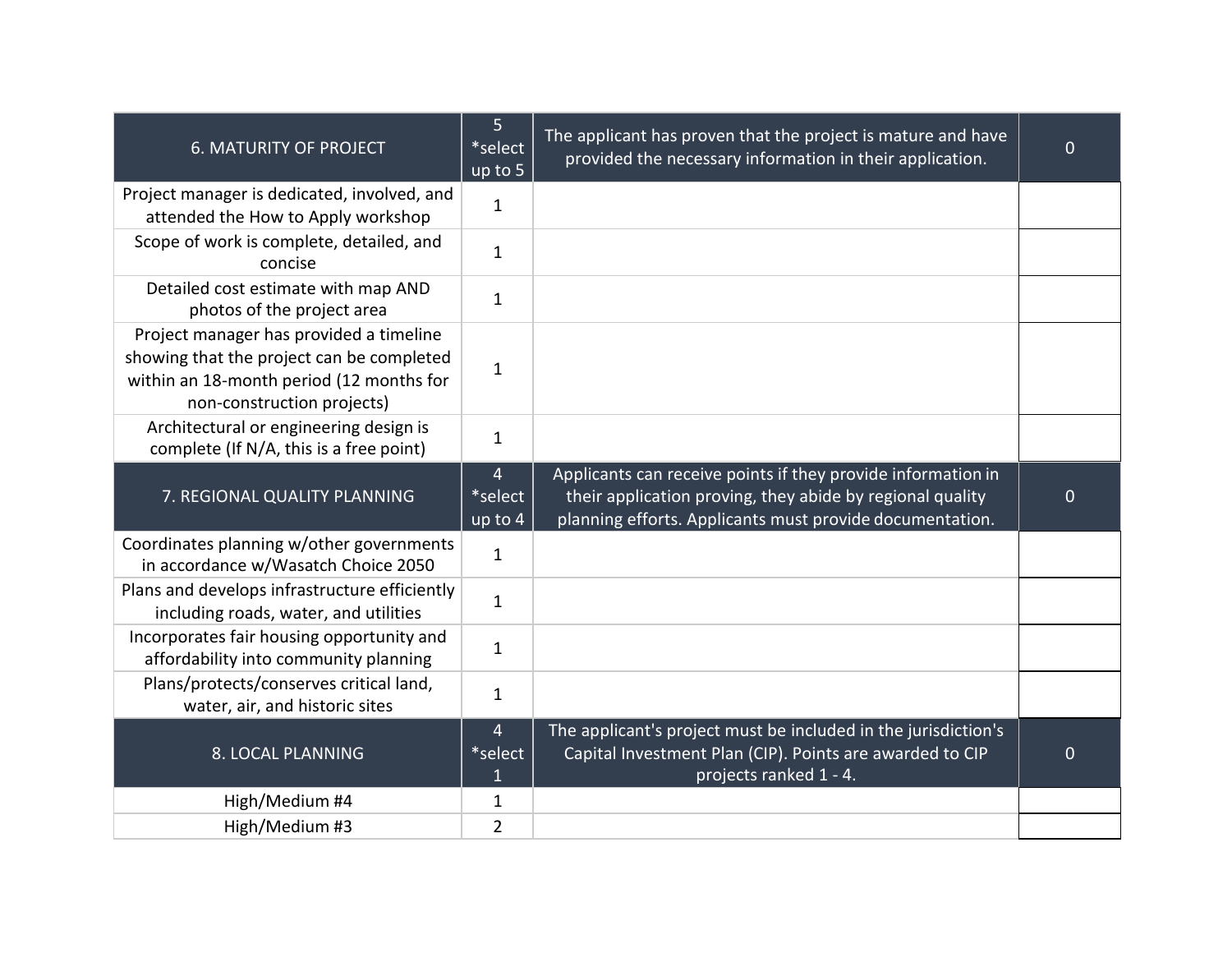| High #2                                            | 3                              |                                                                                                                                                                                                  |                |
|----------------------------------------------------|--------------------------------|--------------------------------------------------------------------------------------------------------------------------------------------------------------------------------------------------|----------------|
| High #1                                            | 4                              |                                                                                                                                                                                                  |                |
| 9. RECENT CDBG FUNDING                             | $6\phantom{1}$<br>*select<br>1 | The applicant or sub-applicant, when applicable, has not<br>received CDBG funding in recent years (based on the CDBG<br>program's fiscal year).                                                  | $\mathbf 0$    |
| Received CDBG funding in FY2021                    | $\overline{2}$                 |                                                                                                                                                                                                  |                |
| Received CDBG funding in FY2020                    | 3                              |                                                                                                                                                                                                  |                |
| Received CDBG funding in FY2019 or older           | 4                              |                                                                                                                                                                                                  |                |
| Has never received CDBG funding                    | 6                              |                                                                                                                                                                                                  |                |
| 10. REGIONAL PROJECT PRIORITY                      | $6\phantom{1}$<br>*select<br>1 | Project meets one more of the region's priorities that are<br>identified in the region's Consolidated Plan.                                                                                      | 0              |
| Public health and safety equipment                 | $\overline{2}$                 |                                                                                                                                                                                                  |                |
| Community facilities or Removal of ADA<br>barriers | 3                              |                                                                                                                                                                                                  |                |
| Public service activities                          | 4                              |                                                                                                                                                                                                  |                |
| Public utility infrastructure                      | 5                              |                                                                                                                                                                                                  |                |
| <b>LMI housing activities</b>                      | 6                              |                                                                                                                                                                                                  |                |
| 11. GEOGRAPHICAL IMPACT                            | 5<br>*select<br>1              | Area impacted by and benefitting from the project.                                                                                                                                               |                |
| Site specific                                      | $\mathbf{1}$                   |                                                                                                                                                                                                  | $\overline{0}$ |
| Community-wide                                     | 5                              |                                                                                                                                                                                                  |                |
| 12. BENEFIT COST RATIO                             | 5<br>*select<br>1              | Project benefits the most people with the least amount of<br>investment. Points are determined by dividing the total CDBG<br>dollar amount requested by the number of proposed<br>beneficiaries. |                |
| $>$ \$6,001                                        | $\mathbf 1$                    |                                                                                                                                                                                                  | $\overline{0}$ |
| \$4,001 - \$6,000                                  | 2                              |                                                                                                                                                                                                  |                |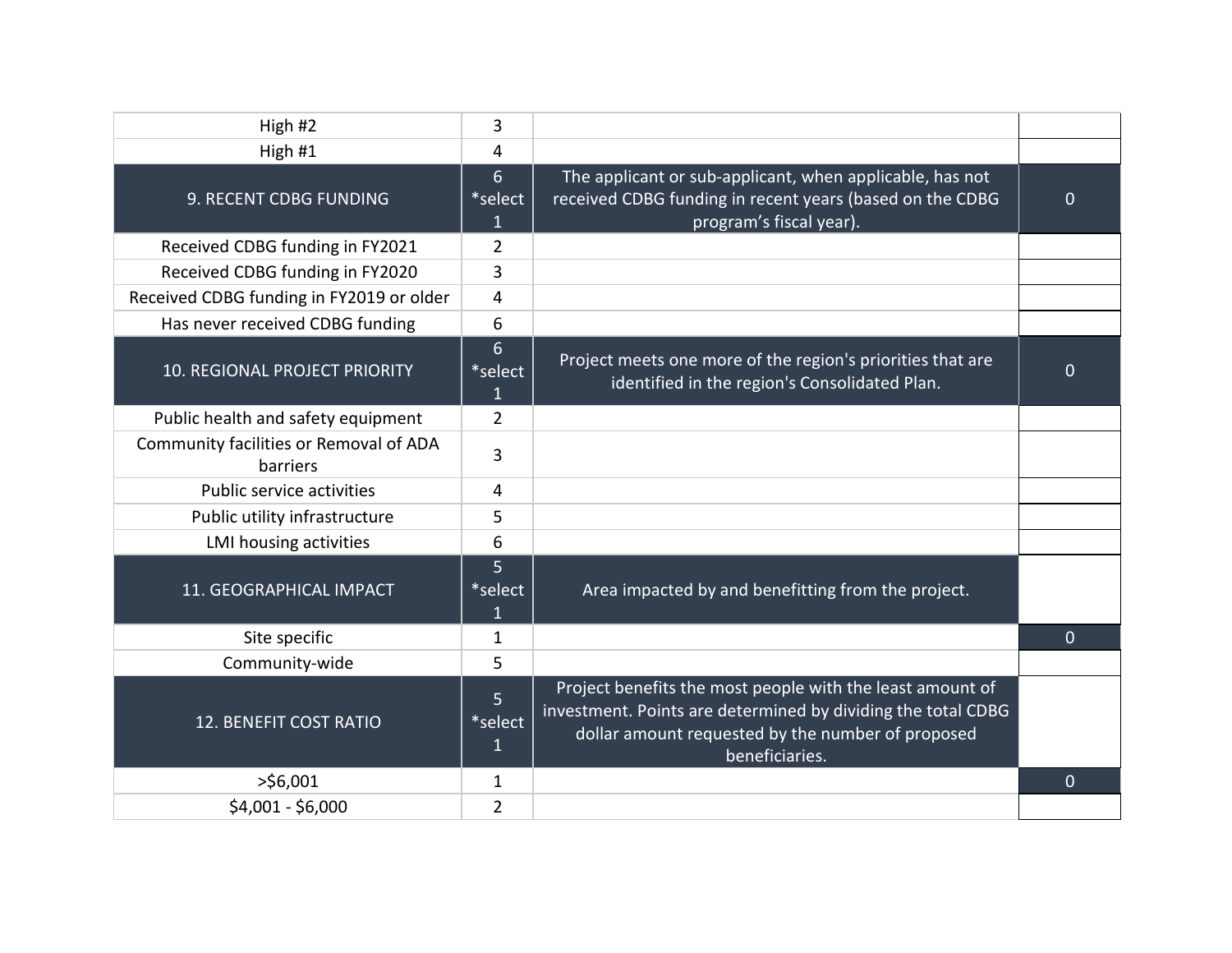| $$2,001 - $4,000$                                                      | 3                                         |                                                                                                                                                                                                                                                                                                                                                                                                                                                                                                                                       |                |
|------------------------------------------------------------------------|-------------------------------------------|---------------------------------------------------------------------------------------------------------------------------------------------------------------------------------------------------------------------------------------------------------------------------------------------------------------------------------------------------------------------------------------------------------------------------------------------------------------------------------------------------------------------------------------|----------------|
| $$1,001 - $2,000$                                                      | 4                                         |                                                                                                                                                                                                                                                                                                                                                                                                                                                                                                                                       |                |
| $<$ \$1,000                                                            | 5                                         |                                                                                                                                                                                                                                                                                                                                                                                                                                                                                                                                       |                |
| <b>13. PROPERTY TAX RATE</b>                                           | $\overline{5}$<br>*select<br>$\mathbf{1}$ | Jurisdictions with a higher tax rate will receive additional<br>points. Points awarded based on the jurisdiction's rate as a<br>percent of the maximum rate allowed by law (compared to the<br>tax ceiling set by State Tax Commission). The tax rate noted<br>above shall include the levy for police, fire, sewer and water<br>services that may be assessed by a multi-jurisdictional special<br>service district. For non-taxing entities, the jurisdiction's tax<br>rate applies where the majority of the beneficiaries reside. |                |
| $0 - 19%$                                                              | 1                                         |                                                                                                                                                                                                                                                                                                                                                                                                                                                                                                                                       | $\overline{0}$ |
| 20 - 30%                                                               | 2                                         |                                                                                                                                                                                                                                                                                                                                                                                                                                                                                                                                       |                |
| $31 - 40%$                                                             | 3                                         |                                                                                                                                                                                                                                                                                                                                                                                                                                                                                                                                       |                |
| 41 - 50%                                                               | 4                                         |                                                                                                                                                                                                                                                                                                                                                                                                                                                                                                                                       |                |
| >51%                                                                   | 5                                         |                                                                                                                                                                                                                                                                                                                                                                                                                                                                                                                                       |                |
| 14. AMERICANS WITH DISABILITIES ACT<br>(ADA) CHECKLIST                 | $\mathbf{1}$<br>*select<br>1              | Jurisdictions will receive one point if they have completed the<br>ADA checklist for "Readily Achievable Barrier Removal" for<br>their city/county office and provide documentation in the<br>application.                                                                                                                                                                                                                                                                                                                            |                |
| Completed the checklist and provided<br>documentation                  | $\mathbf{1}$                              |                                                                                                                                                                                                                                                                                                                                                                                                                                                                                                                                       | $\overline{0}$ |
| <b>15. CIVIL RIGHTS COMPLIANCE</b>                                     | $\overline{1}$<br>*select<br>1            | Jurisdictions will receive one point if they have adopted Civil<br>Rights Compliance procedures and provided documentation in<br>the application.                                                                                                                                                                                                                                                                                                                                                                                     |                |
| Adopted an ADA Grievance Procedure                                     | $\mathbf 1$                               |                                                                                                                                                                                                                                                                                                                                                                                                                                                                                                                                       | $\overline{0}$ |
| Adopted an ADA Effective Communication<br>Policy, Language Access Plan | $\mathbf{1}$                              |                                                                                                                                                                                                                                                                                                                                                                                                                                                                                                                                       |                |
| Adopted an ADA Reasonable<br><b>Accommodation Policy</b>               | 1                                         |                                                                                                                                                                                                                                                                                                                                                                                                                                                                                                                                       |                |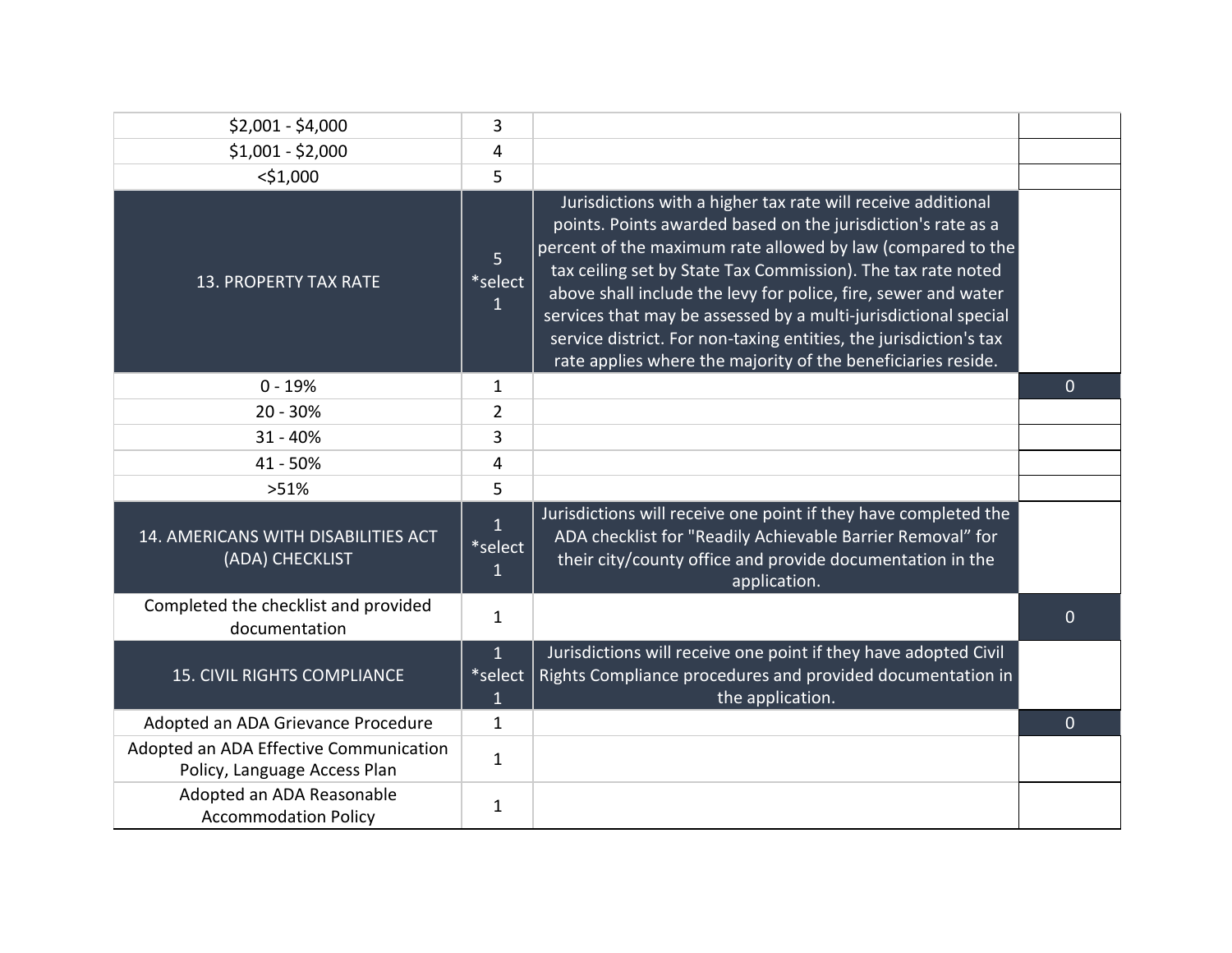| <b>OTAL</b> | <b>- -</b> |  |
|-------------|------------|--|
|             |            |  |

| <b>WASATCH FRONT REGIONAL COUNCIL</b>                                                    |                                                                                                                                                                                                                                                                                                                                                                                                                                                     |  |  |  |  |  |  |  |
|------------------------------------------------------------------------------------------|-----------------------------------------------------------------------------------------------------------------------------------------------------------------------------------------------------------------------------------------------------------------------------------------------------------------------------------------------------------------------------------------------------------------------------------------------------|--|--|--|--|--|--|--|
| 2021 RATING AND RANKING CRITERIA - SUPPLEMENTAL SCORING INFORMATION for CERTAIN CRITERIA |                                                                                                                                                                                                                                                                                                                                                                                                                                                     |  |  |  |  |  |  |  |
|                                                                                          | 2. HOUSING STOCK                                                                                                                                                                                                                                                                                                                                                                                                                                    |  |  |  |  |  |  |  |
| Definition of a<br>homelessness:                                                         | 1) literally homeless - individuals and families who lack a fixed,<br>regular, and adequate nighttime residence and includes a subset for<br>an individual who resided in an emergency shelter or a place not<br>meant for human habitation and who is exiting an institution where<br>he or she temporarily resided.<br>2) Imminent risk of homelessness - individuals and families who will<br>imminently lose their primary nighttime residence. |  |  |  |  |  |  |  |
|                                                                                          | 3) Unaccompanied youth - unaccompanied youth and families with<br>children and youth who are defined as homeless under other federal<br>statutes who do not otherwise qualify as homeless under this<br>definition.                                                                                                                                                                                                                                 |  |  |  |  |  |  |  |
|                                                                                          | 4) Fleeing/attempting to flee domestic violence - individuals and<br>families who are fleeing, or are attempting to flee, domestic violence,<br>dating violence, sexual assault, stalking, or other dangerous or life-<br>threatening conditions that relate to violence against the individual or<br>a family member.                                                                                                                              |  |  |  |  |  |  |  |
| Definition of chronically<br>homelessness:                                               | 1) Chronically homeless individual with a disability who lives in a place<br>not meant for human habitation, a safe haven, an emergency shelter,                                                                                                                                                                                                                                                                                                    |  |  |  |  |  |  |  |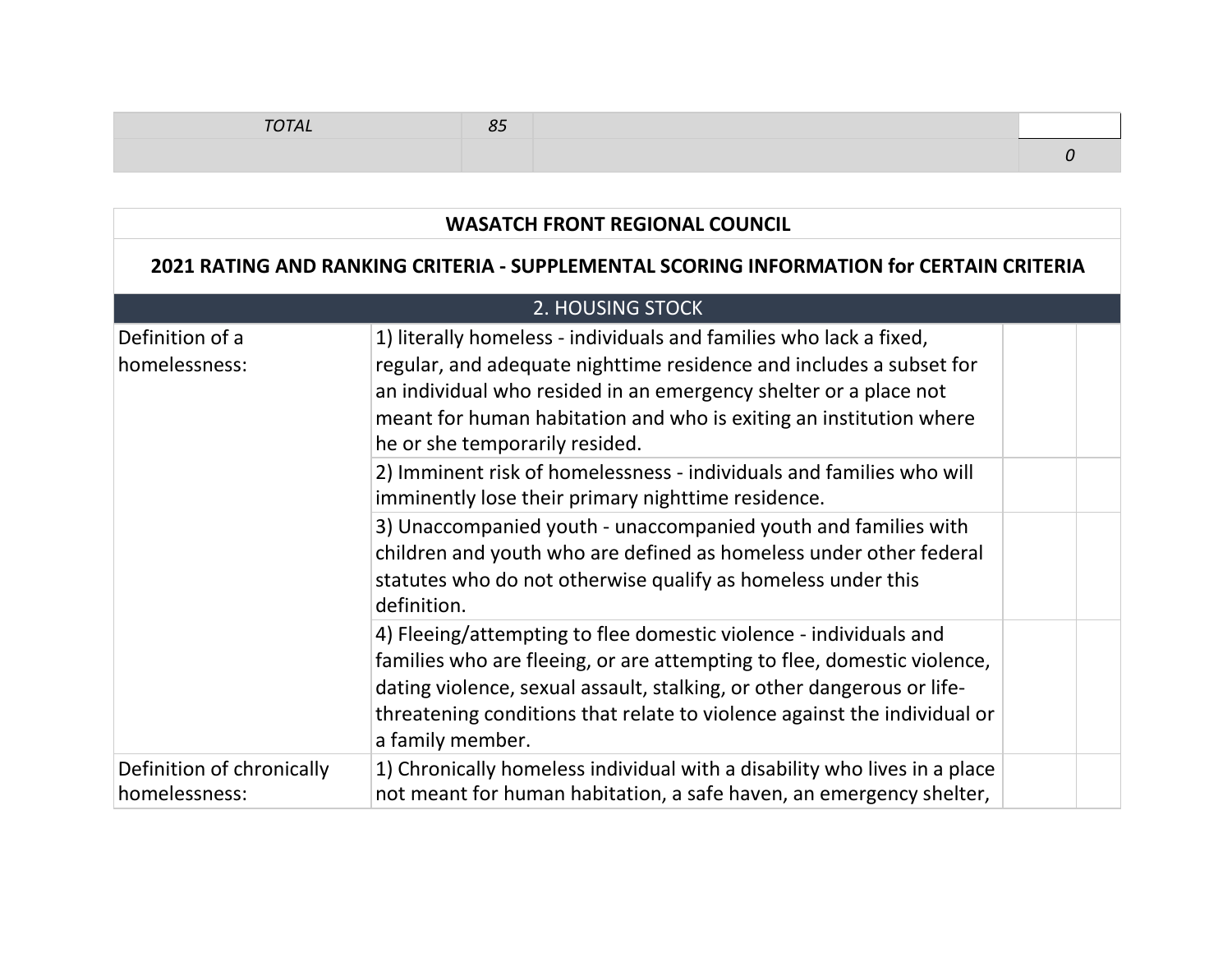|                                                                                                                  | or institutional care facility continuously for 12 months or on at least 4<br>separate occasions in the last 3 years that total 12 months.     |  |  |
|------------------------------------------------------------------------------------------------------------------|------------------------------------------------------------------------------------------------------------------------------------------------|--|--|
|                                                                                                                  | 2) Chronically homeless families have an adult or minor head of<br>household who meets the "individual" definition of chronically<br>homeless. |  |  |
| Resource:                                                                                                        | https://www.hudexchange.info/resources/documents/Defining-<br>Chronically-Homeless-Final-Rule.pdf                                              |  |  |
| If applicable, explain how<br>the project benefits<br>homeless persons/families.                                 |                                                                                                                                                |  |  |
| 3. MODERATE INCOME HOUSING PLAN                                                                                  |                                                                                                                                                |  |  |
| <b>ALL APPLICANTS must</b><br>provide documentation<br>showing their plan is in<br>compliance.                   |                                                                                                                                                |  |  |
| 4a. EXTENT OF VERY LOW INCOME SERVED BY THE PROJECT                                                              |                                                                                                                                                |  |  |
| Cities and counties use this<br>criterion to determine the<br>extent of low to moderate<br>income beneficiaries. | Household income is at or less than 30% area median income.                                                                                    |  |  |
| If applicable, provide survey<br>packet (survey<br>methodology, map, tally<br>sheets, and results).              |                                                                                                                                                |  |  |
|                                                                                                                  | 4b. EXTENT OF LOW INCOME SERVED BY THE PROJECT                                                                                                 |  |  |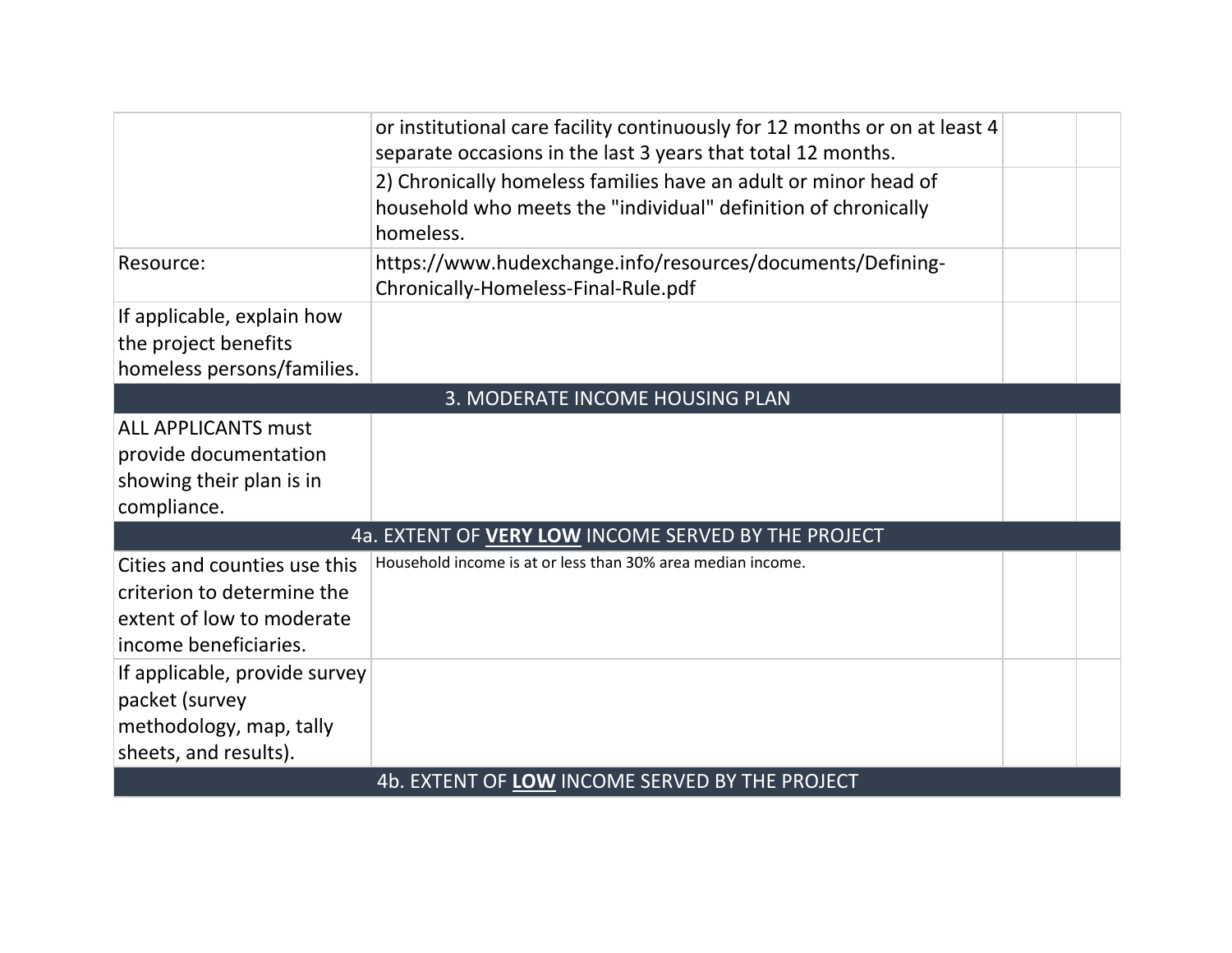| Cities and counties use this<br>criterion to determine the<br>extent of low to moderate<br>income beneficiaries.<br>If applicable, provide survey | Household income is 31%-50% area median income.                                                                                                                                                                                                                                                                                                                    |                     |  |
|---------------------------------------------------------------------------------------------------------------------------------------------------|--------------------------------------------------------------------------------------------------------------------------------------------------------------------------------------------------------------------------------------------------------------------------------------------------------------------------------------------------------------------|---------------------|--|
| packet (survey                                                                                                                                    |                                                                                                                                                                                                                                                                                                                                                                    |                     |  |
| methodology, map, tally<br>sheets, and results).                                                                                                  |                                                                                                                                                                                                                                                                                                                                                                    |                     |  |
|                                                                                                                                                   | 4c. EXTENT OF MODERATE INCOME SERVED BY THE PROJECT                                                                                                                                                                                                                                                                                                                |                     |  |
| Cities and counties use this                                                                                                                      | Household income is 51%-80% area median income.                                                                                                                                                                                                                                                                                                                    |                     |  |
| criterion to determine the                                                                                                                        |                                                                                                                                                                                                                                                                                                                                                                    |                     |  |
| extent of low to moderate                                                                                                                         |                                                                                                                                                                                                                                                                                                                                                                    |                     |  |
| income beneficiaries.                                                                                                                             |                                                                                                                                                                                                                                                                                                                                                                    |                     |  |
| If applicable, provide survey                                                                                                                     |                                                                                                                                                                                                                                                                                                                                                                    |                     |  |
| packet (survey                                                                                                                                    |                                                                                                                                                                                                                                                                                                                                                                    |                     |  |
| methodology, map, tally                                                                                                                           |                                                                                                                                                                                                                                                                                                                                                                    |                     |  |
| sheets, and results).                                                                                                                             |                                                                                                                                                                                                                                                                                                                                                                    |                     |  |
|                                                                                                                                                   | 4d. PRESUMED LMI GROUPS OR TARGETED LMI                                                                                                                                                                                                                                                                                                                            |                     |  |
| Public service providers use this<br>criterion to determine the extent of<br>low to moderate income<br>beneficiaries.                             | Projects that directly benefit the following. PRESUMED LMI GROUPS: Elderly (62+),<br>severely disabled adults, homeless, abused children, battered spouses, migrant farm<br>workers, illiterate adults, and persons living w/AIDS. TARGETED LMI: project targets<br>persons or households that are less than 80% area median income (must be income<br>qualified). |                     |  |
| (Population bracket)                                                                                                                              | <b>5. FINANCIAL MATCH</b>                                                                                                                                                                                                                                                                                                                                          | (Actual population) |  |
| $0 - 1500$ :                                                                                                                                      | Vernon                                                                                                                                                                                                                                                                                                                                                             | 390                 |  |
|                                                                                                                                                   | <b>Rush Valley</b>                                                                                                                                                                                                                                                                                                                                                 | 496                 |  |
|                                                                                                                                                   | Huntsville                                                                                                                                                                                                                                                                                                                                                         | 648                 |  |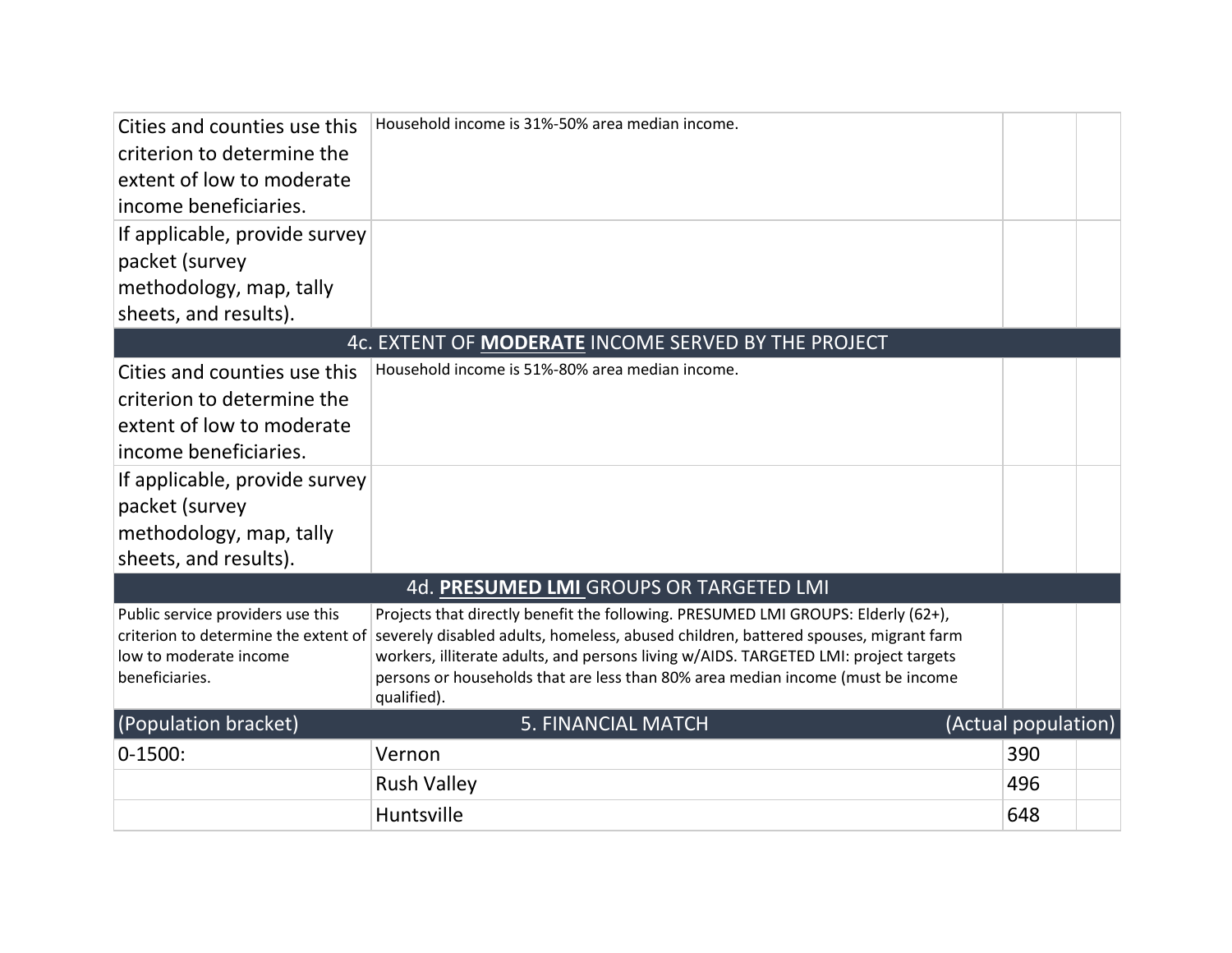|                            | Stockton                                       | 682    |
|----------------------------|------------------------------------------------|--------|
|                            | Uintah                                         | 1353   |
| 1500-7000:                 | Wendover                                       | 1525   |
|                            | Marriott-Slaterville                           | 2037   |
|                            | Morgan City                                    | 4361   |
|                            | Harrisville                                    | 6872   |
| 7000-10000:                | Plain City                                     | 8799   |
|                            | Farr West                                      | 7815   |
|                            | Riverdale                                      | 8968   |
|                            | Hooper                                         | 9692   |
|                            | <b>Washington Terrace</b>                      | 9406   |
| 10000-20000:               | <b>Pleasant View</b>                           | 11181  |
|                            | Grantsville                                    | 12994  |
|                            | <b>Morgan County</b>                           | 12460  |
|                            | West Haven                                     | 17987  |
|                            | South Ogden                                    | 17375  |
| $>20000$ :                 | North Ogden                                    | 21820  |
|                            | Tooele                                         | 37465  |
|                            | Roy                                            | 40315  |
|                            | <b>Tooele County</b>                           | 76799  |
|                            | Weber County (excluding Ogden City population) | 180330 |
|                            | <b>6. MATURITY OF PROJECT</b>                  |        |
| <b>All APPLICANTS must</b> |                                                |        |
| provide a concise scope of |                                                |        |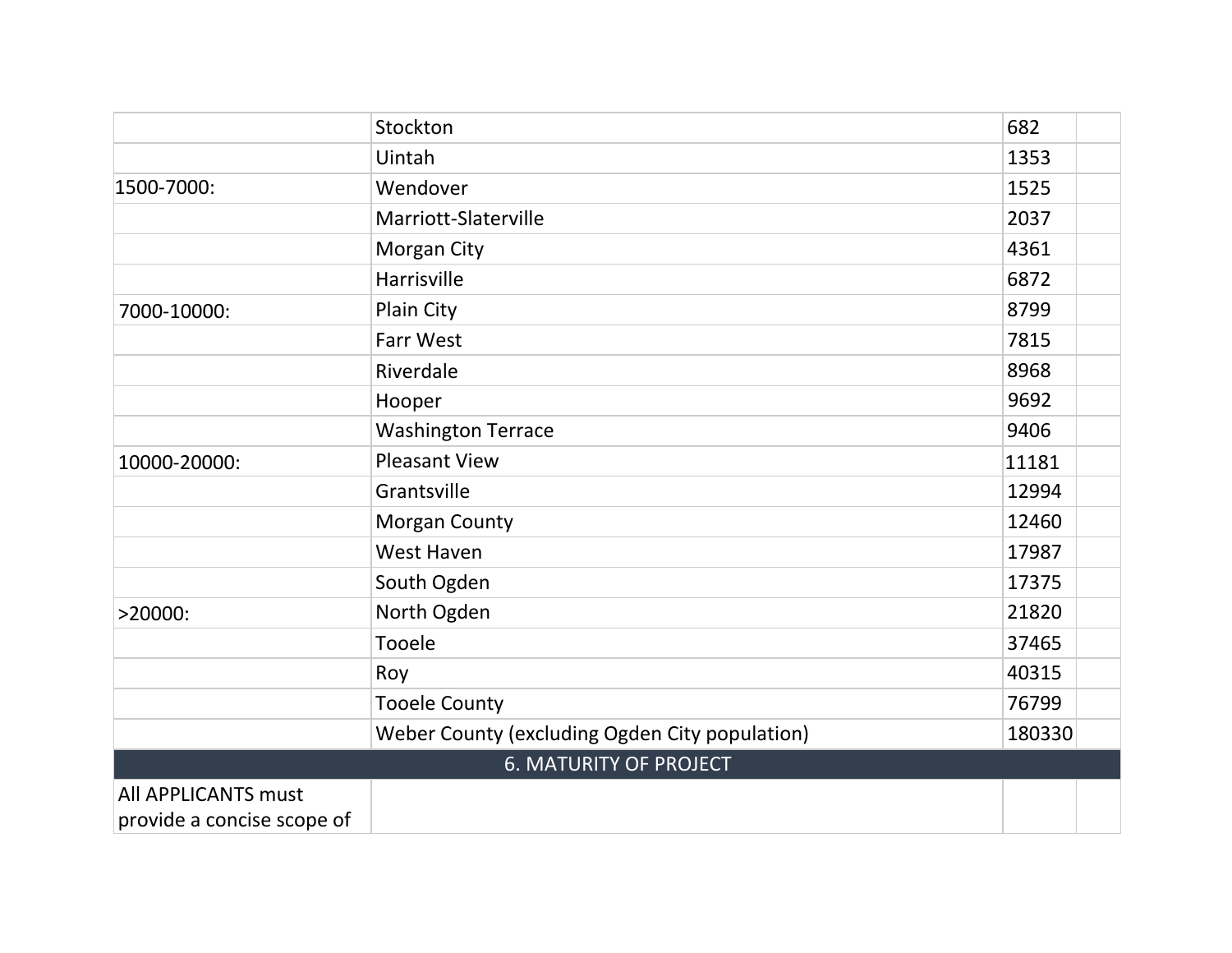| work, detailed cost               |                                                                          |  |  |
|-----------------------------------|--------------------------------------------------------------------------|--|--|
| estimate, map and photos          |                                                                          |  |  |
| of the project area.              |                                                                          |  |  |
|                                   |                                                                          |  |  |
|                                   | 7. REGIONAL QUALITY PLANNING                                             |  |  |
| <b>ALL APPLICANTS must</b>        | Accepted documents to prove quality planning include but are not         |  |  |
| provide their designation as      | limited to; adoption of policies that allow for more affordable housing  |  |  |
| a Quality Growth                  | options such as an ADU policy, higher density allowances in a center or  |  |  |
| Community; or, information        | station area, etc., adoption and/or implementation of a center, a multi- |  |  |
| detailing how they meet           | city plan, and adopted plans and conservation easements. To inquire      |  |  |
| each of the 4 planning            | about additional documents that may qualify, contact Christy Dahlberg,   |  |  |
| goals. Acceptable                 | christy@wfrc.org.                                                        |  |  |
| documents to prove                |                                                                          |  |  |
| compliance with the               |                                                                          |  |  |
| outlined criterion include        |                                                                          |  |  |
| but are not limited to;           |                                                                          |  |  |
| adopted plans and                 |                                                                          |  |  |
| conservation easements. If        |                                                                          |  |  |
| you have any questions            |                                                                          |  |  |
| about acceptable                  |                                                                          |  |  |
| documentation, please             |                                                                          |  |  |
| contact Christy Dahlberg.         |                                                                          |  |  |
| 8. LOCAL PLANNING                 |                                                                          |  |  |
| <b>ALL APPLICANTS must</b>        |                                                                          |  |  |
| provide their jurisdiction's      |                                                                          |  |  |
| Capital                           |                                                                          |  |  |
| <b>Investment/Facilities Plan</b> |                                                                          |  |  |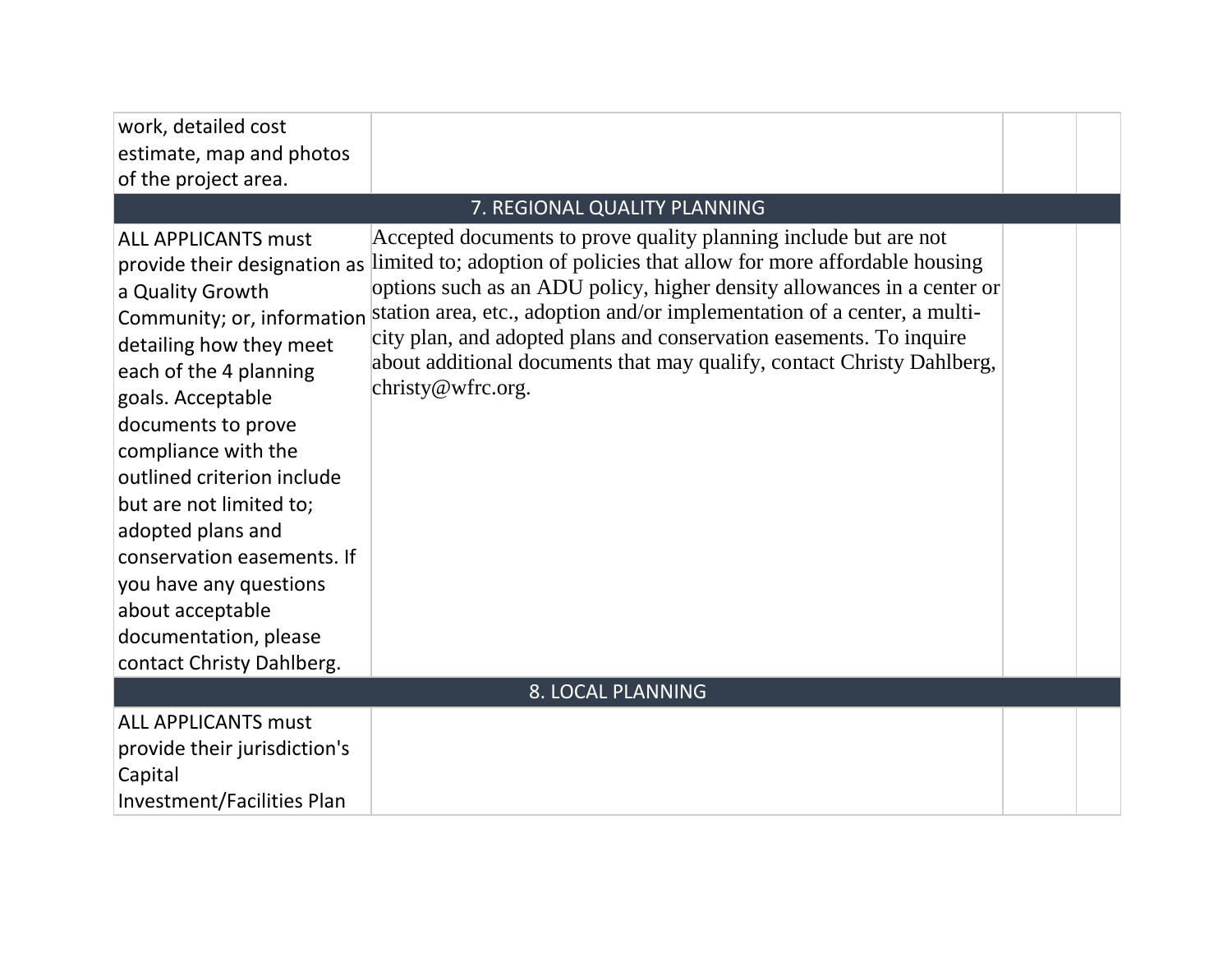| and highlight the proposed<br>CDBG project.                |                                                                                                                                                                                                                |               |  |  |
|------------------------------------------------------------|----------------------------------------------------------------------------------------------------------------------------------------------------------------------------------------------------------------|---------------|--|--|
|                                                            | <b>10. REGIONAL PROJECT PRIORITY</b>                                                                                                                                                                           |               |  |  |
| Public health and safety<br>equipment:                     | Projects that protect property such as lead based paint screening,<br>flood control and fire protection.                                                                                                       |               |  |  |
| Community facilities or<br><b>Removal of ADA barriers:</b> | Projects can include senior citizen centers, food banks, or health<br>clinics. Removal of ADA barriers refers to projects that improve the<br>accessibility of public facilities to persons with disabilities. |               |  |  |
| <b>Public service activities:</b>                          | Projects can include services for child care, youth, seniors,<br>handicapped, mental health, legal, transportation, substance abuse,<br>abused and neglected children, and battered and abused spouses.        |               |  |  |
| LMI housing activities:                                    | Projects can include fair housing activities, rental housing, housing<br>counseling, homeownership assistance, rehabilitation of housing,.                                                                     |               |  |  |
| Public infrastructure and                                  | Public infrastructure and public utility projects include the                                                                                                                                                  |               |  |  |
| public utilities:                                          | construction of streets, water, and sewer facilities and projects that                                                                                                                                         |               |  |  |
|                                                            | increase the capacity and safety of water and sewage systems.                                                                                                                                                  |               |  |  |
|                                                            | 12. BENEFIT COST RATIO                                                                                                                                                                                         |               |  |  |
| Example:                                                   | A project seeking \$200,000 that benefits 250 people has a cost benefit of \$800 (200,000 /<br>$250 = 800$ ).                                                                                                  |               |  |  |
| <b>13. PROPERTY TAX RATE</b>                               |                                                                                                                                                                                                                |               |  |  |
| city max rate:                                             | 0.007                                                                                                                                                                                                          |               |  |  |
| county max rate:                                           | 0.0032                                                                                                                                                                                                         |               |  |  |
| $0 - 19%$                                                  | Farr West                                                                                                                                                                                                      | 0.000617 9%   |  |  |
|                                                            | Harrisville                                                                                                                                                                                                    | 0.001123 16%  |  |  |
|                                                            | Hooper                                                                                                                                                                                                         | $0.000544$ 8% |  |  |
|                                                            | Huntsville                                                                                                                                                                                                     | 0.001261 18%  |  |  |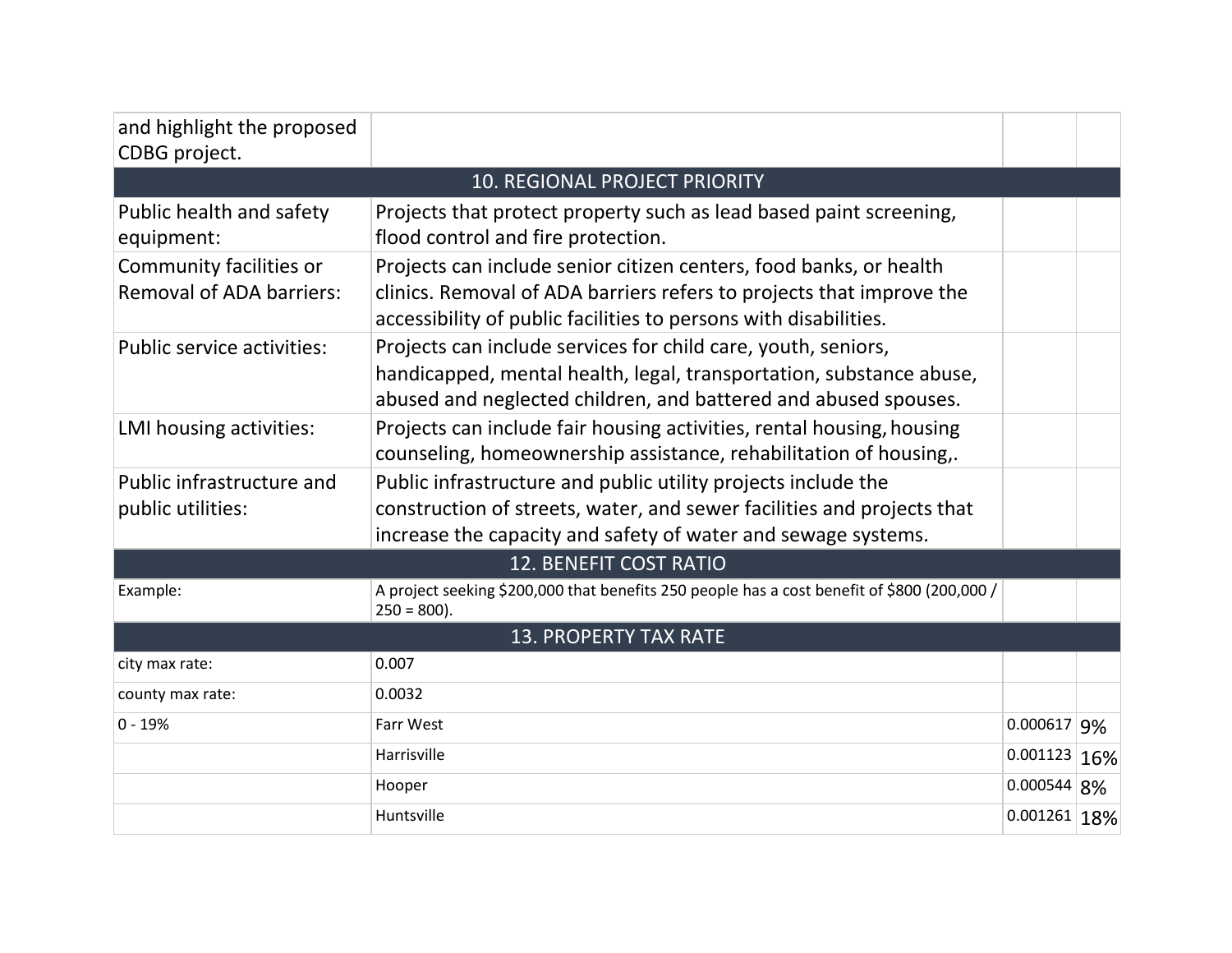|                                                                    | Marriott-Slaterville      | $\mathbf 0$       | 0%  |
|--------------------------------------------------------------------|---------------------------|-------------------|-----|
|                                                                    | Plain City                | 0.000463          | 7%  |
|                                                                    | <b>Pleasant View</b>      | $ 0.001188 17\% $ |     |
|                                                                    | Riverdale                 | $ 0.000921 16\% $ |     |
|                                                                    | Rush Valley               | $ 0.000908 13\% $ |     |
|                                                                    | Uintah                    | $ 0.000945 14\% $ |     |
|                                                                    | Vernon                    | 0.000888 13%      |     |
|                                                                    | West Haven                | $\pmb{0}$         | 0%  |
| 20 - 30%                                                           | Morgan City               | 0.001544 27%      |     |
|                                                                    | North Ogden               | 0.00118           | 20% |
|                                                                    | <b>Tooele County</b>      | 0.001938 23%      |     |
|                                                                    | <b>Tooele City</b>        | 0.00203           | 29% |
| $31 - 40%$                                                         | Grantsville               | 0.002559 37%      |     |
|                                                                    | Morgan County             | $0.002517$ 32%    |     |
|                                                                    | Roy                       | $ 0.002828 40\% $ |     |
|                                                                    | South Ogden               | 0.0027            | 37% |
|                                                                    | Stockton                  | 0.002605 37%      |     |
|                                                                    | <b>Washington Terrace</b> | 0.00283           | 40% |
| 41 - 50%                                                           | <b>Weber County</b>       | 0.003012 43%      |     |
|                                                                    | Wendover                  | 0.003226 46%      |     |
| >51%                                                               |                           |                   |     |
|                                                                    | 14. ADA CHECKLIST         |                   |     |
| ALL APPLICANTS shall provide a<br>copy of their jurisdiction's ADA |                           |                   |     |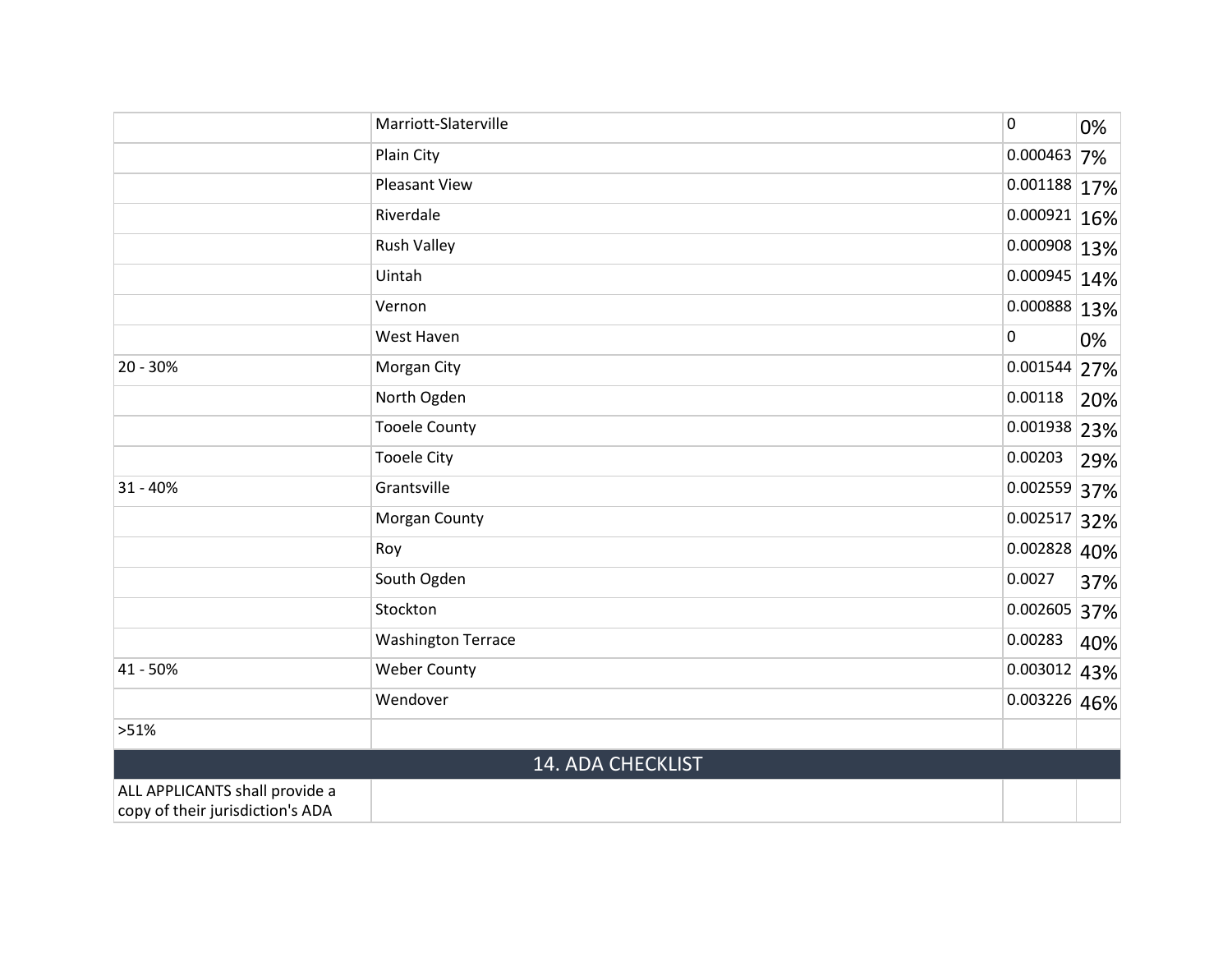| checklist titled, Readily Achievable<br>Barrier Removal.                                                  |                                |  |
|-----------------------------------------------------------------------------------------------------------|--------------------------------|--|
|                                                                                                           | <b>15. TITLE IV COMPLIANCE</b> |  |
| ALL APPLICANTS shall provide a<br>copy of their jurisdiction's adopted<br>Title IV Compliance procedures. |                                |  |

**Minutes** Wasatch Front Community Development Block Grant (CDBG) Regional Review Committee (RRC) Meeting May 18, 2021 12:00 – 1:00 pm

A meeting of the Wasatch Front Community Development Block Grant (CDBG) Regional Review Committee (RRC) was held on Tuesday, May 18, 2021 via Zoom to adhere to the Governor's stay at home order and maintain social distancing.

The meeting was called to order at 12:00 p.m. by Christy Dahlberg. The following were in attendance:

#### **Attendance**

| Mayor Karjola           | Mayor, Stockton Town                               |
|-------------------------|----------------------------------------------------|
| Mark Allen              | Mayor, Washington Terrace City                     |
| Lance Evans             | Planning and Development Services Director, Morgan |
| County                  |                                                    |
| Melissa Freigang        | Weber County Prosperity Center of Excellence       |
| Jared Anderson          | Council Member, Morgan County                      |
| <b>Christy Dahlberg</b> | <b>Wasatch Front Regional Council</b>              |
|                         |                                                    |

#### **MEETING OBJECTIVES: Review and approve February minutes, Review and update CDBG-CV funds, Review and Update Rating and Ranking**

The minutes were reviewed and Mayor Allen made a motion to approve them and Mayor Karjola seconded the motion and the motion passed.

We then reviewed the remaining CDBG-CV funds that the Committee divided based on population for each county to spend as they see fit on eligible projects. Christy informed the members that they would need to have project proposals for their respective counties to Christ by the end of June for eligibility review. Some projects that are in the works were discussed and it was indicated that unspent money would have to be sent back to HUD.

We then reviewed the Rating and Ranking criteria for potential updates. It was recommended that the rating and ranking remain the same, and that